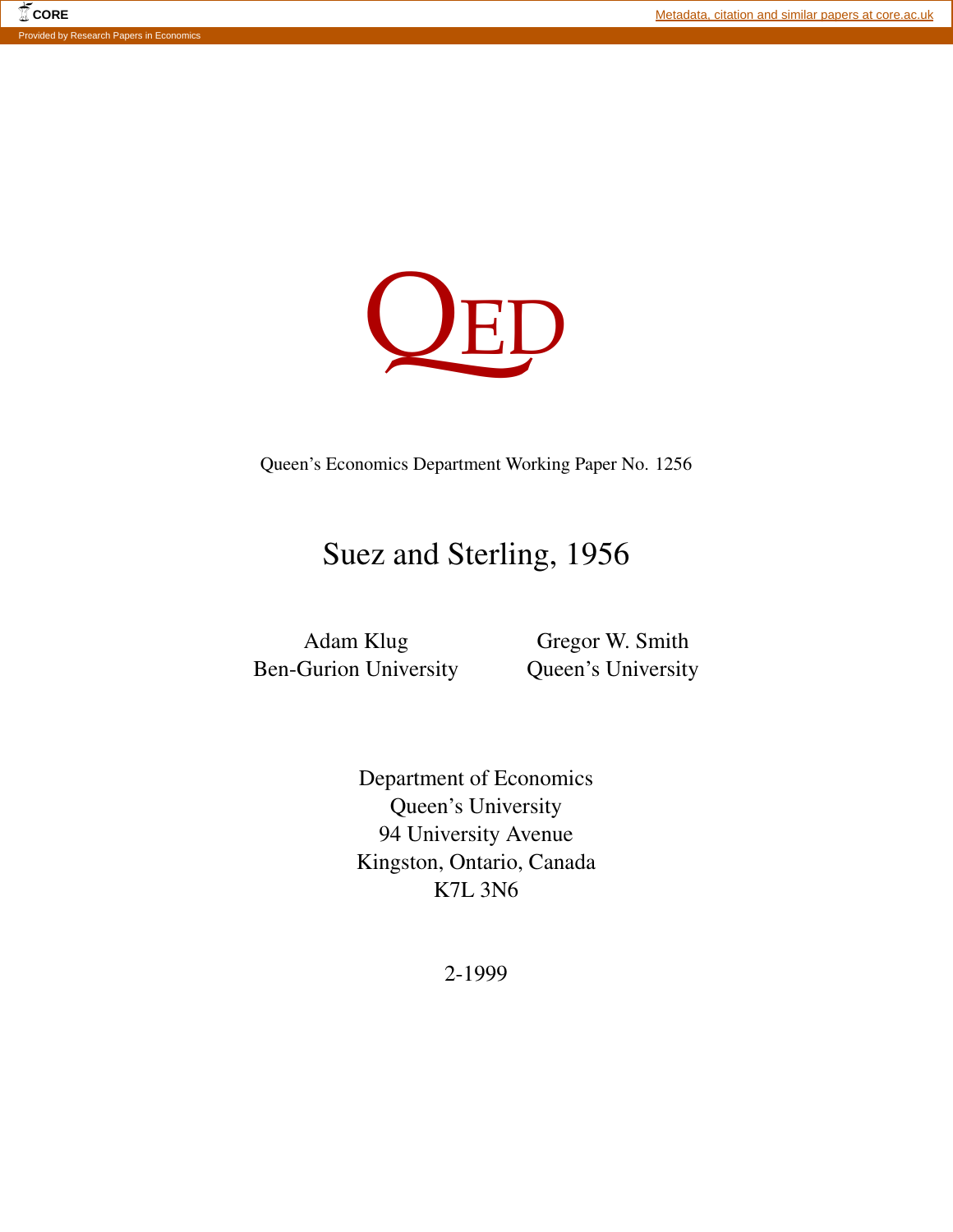# SUEZ AND STERLING, 1956

Adam Klug and Gregor W. Smith<sup>∗</sup>

# Abstract

Daily data on spot and forward dollar/sterling exchange rates and on Britain's foreign exchange reserves are used to reassess the financial history of the 1956 Suez crisis. We find that support of sterling at its Bretton Woods lower bound lost credibility as early as July. Reserve losses also are consistent with an exchange rate crisis. We provide the first econometric study of foreign exchange market intervention in the pre-convertibility phase of the Bretton Woods system. The Bank of England's interventions reacted strongly both to official sterling and to the transferable sterling market in New York, which suggests that convertibility was a central goal of policy.

*JEL codes:* F31, N24

*Keywords:* Suez crisis, Bretton Woods system, foreign exchange market intervention

<sup>∗</sup> Klug: Department of Economics, Ben-Gurion University of the Negev, P.O.Box 653, 84105 Beer-Sheva, Israel; klug@bgumail.bgu.ac.il. Smith, Department of Economics, Queen's University, Kingston Ontario Canada K7L 3N6; smithgw@econ.queensu.ca. We thank the Monaster Center for Economic Research at Ben-Gurion University and the Social Sciences and Humanities Research Council of Canada for support of this research. Marc-André Letendre and Yair Yaffe provided skilled research assistance. For helpful comments we thank Nathan Aridan, Michael Bordo, Yoram Meital, Maurice Obstfeld, and seminar participants at OFCE Paris, Ben-Gurion University, the Hebrew University, LSE, Rutgers, and the University of Illinois. Suggestions by three referees of this journal greatly improved the paper.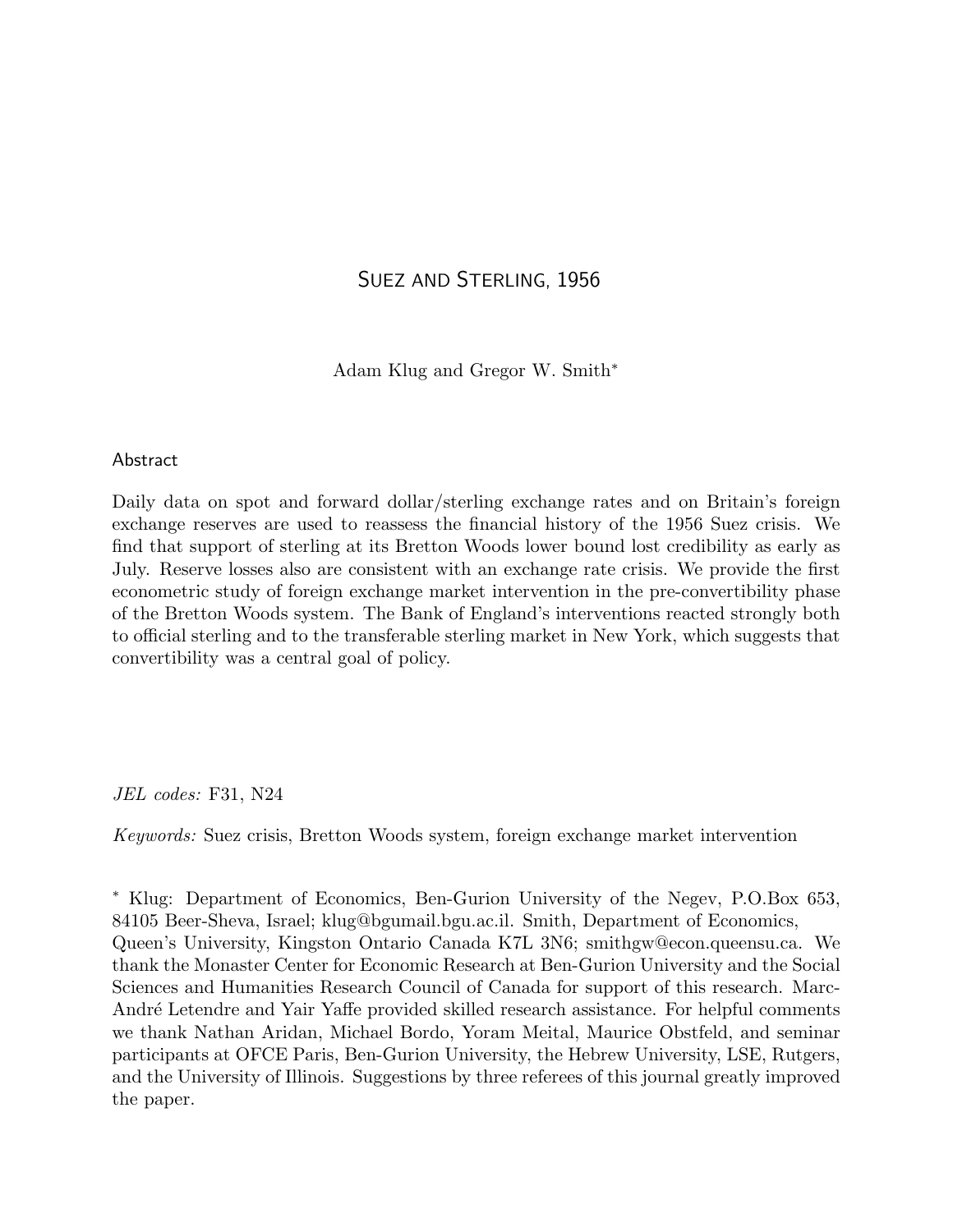#### 1. INTRODUCTION

On November 5, 1956, British and French paratroops landed at Port Said, at the head of the Suez Canal, to be followed by a naval armada. On the afternoon of the next day Harold Macmillan, the British Chancellor of the Exchequer, told the Cabinet that \$280 million of foreign exchange reserves had been lost in the previous week and that the sterling exchange rate could not be held without help from the United States. The Eisenhower administration was strongly opposed to the invasion, so Macmillan persuaded his colleagues that there was no choice but to accept the UN demand for a cease-fire.<sup>1</sup>

This account was until recently the accepted explanation for the outcome of the Suez imbroglio. With the opening of the archives in recent years historians have drawn different conclusions. In particular Kunz (1989,1991) argued that there was no documentary evidence for a serious run on the pound in the week of the invasion and that less than \$100 million were lost in the first week of November. The most recent comprehensive history of the Suez crisis by Kyle (1991) amplified Kunz's conclusions by suggesting that Macmillan's belief that sterling was under pressure reflected a 'sensational loss of nerve.'<sup>2</sup>

These claims suggest to us that the economic aspects of the Suez affair are ripe for re-examination. Neither Kyle nor Kunz made any detailed reference to reserve movements. Furthermore, the level of foreign exchange reserves is not the only indicator of pressure on a fixed exchange rate. The recent literature on target zones has yielded simple tests for credibility based on the position of forward rates in relation to an exchange-rate band. We analyze sterling credibility during the Suez crisis and supply a comprehensive description of the movements of British reserves. Our analysis uses daily data which allow a precise examination of the relation between economic pressures and political events.

Section 2 provides a brief historical background. We next document that there was a foreign exchange crisis. Section 3 analyzes sterling credibility during the crisis, and section 4 describes the behavior of reserves. We find that the weakness of sterling is underestimated by recent historical accounts.

Section 5 studies the reaction function of the Bank of England in defending the pound. The Bank's interventions can be modeled much like those of central banks during more recent dirty floats. We provide the first econometric study of intervention during the per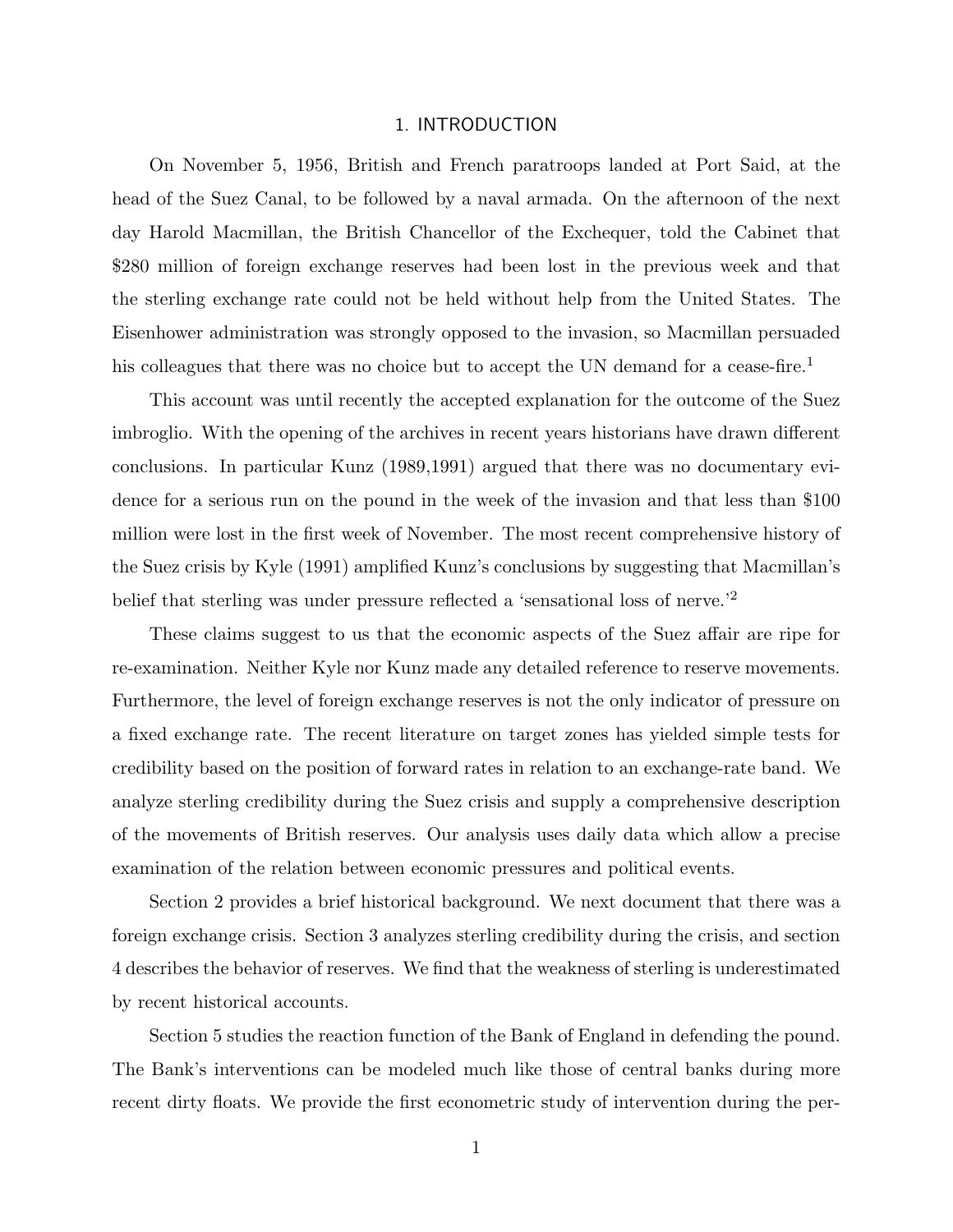convertibility phase of the Bretton Woods system. The convertibility of sterling at a fixed rate had been an official commitment since the Anglo-American financial agreement of 1946, though some researchers have questioned the strength of this commitment, pointing to debates within the Treasury and the Bank of England on this question (see Fforde, 1992, p. 221). Our results shed new light on this issue, for we find that the Bank reacted strongly to movements of both official and transferable sterling in New York, which suggests that convertibility was an important policy goal in 1956.

# 2. BACKGROUND

This section presents a thumbnail sketch of the events of the Suez crisis. Appendix A contains a more detailed chronology of events which may have influenced the foreign exchange market's perception of the strength of sterling.

On July 26 1956 Gamal abd-al-Nasir, Rais (President) of Egypt, whose relations with Israel had been sliding towards war, made a new set of enemies when he nationalized the Suez Canal, which was owned by an international firm under Anglo-French control. It is clear from all accounts that Britain and France were determined to reverse this action. Their governments were angry over the expropriation and regarded Egyptian control of the canal as a serious strategic threat to consumers of non-dollar oil supplies from the Middle East (see Kunz, 1991, p. 87).

During the next three months, Egyptian pilots proved that they could successfully conduct ships through the canal. Britain and France tried to regain control of the canal through negotiations, supported by sanctions and by the efforts of the United States and other interested parties. However, the failures of the Canal Users Conferences disappointed hopes of a peaceful solution attained by international cooperation. Two major complicating factors were the tensions between Israel and Jordan, which some observers thought could bring Britain into action against Israel as well as against Egypt, and the turmoil in Eastern Europe, first in Poland and then even more seriously in Hungary.

Eventually the British government agreed to a French plan that their joint forces would occupy the canal zone. The Israelis, acting in collusion with them, would supply the pretext for this invasion by occupying the Sinai peninsula. This subterfuge was worked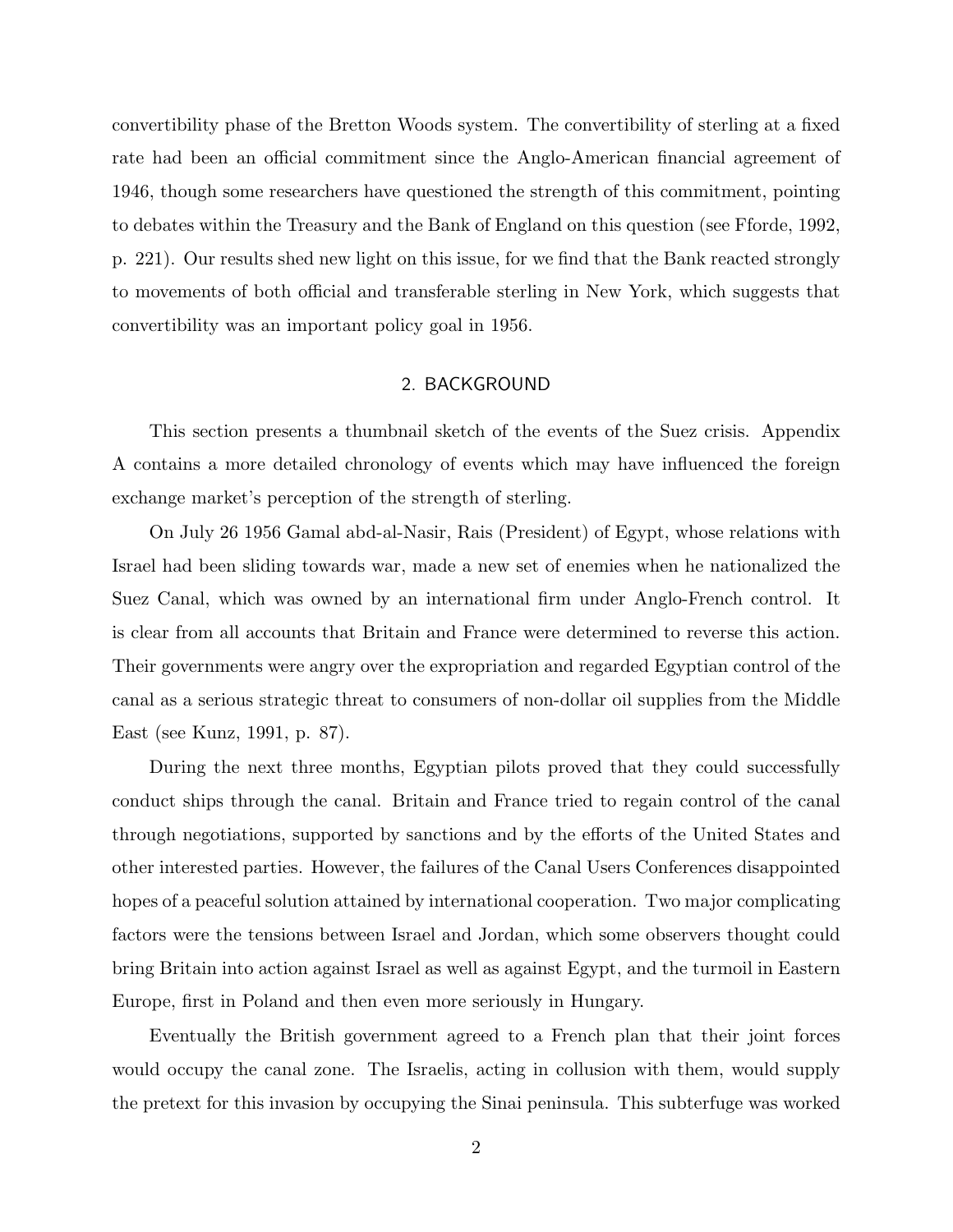out in the notorious Sevres agreement. Britain and France hoped to claim that they were merely separating the warring parties in order to safeguard an international waterway. The second and most acute phase of the Suez Crisis thus began on October 29 when Israel invaded the Sinai peninsula.

If Britain and France hoped for support from the United States the timing of the invasion could not have been less opportune, given that it coincided with the Hungarian uprising and the US election. The US administration opposed the invasion from the start. Once all parties had agreed to the cease-fire, the US used all the economic means at its disposal to force an unconditional withdrawal by the Anglo-French force. It was not able to immediately end the British and French action though, because the British Cabinet thought that the bridgehead its forces still held gave it a significant bargaining counter with Egypt. The US administration then used various economic means including blocking access to IMF credit and preventing Britain from using US government securities as collateral against new commercial borrowing.

Intense economic and diplomatic pressure first led to Macmillan's key statement to parliament on November 13 that the sterling parity could not be held indefinitely and then to Eden's withdrawal on November 23 on the grounds of ill health. When the US voted with the Eastern Bloc and the non-aligned nations in the Security Council on November 24 it became evident that the economic pressure would not cease. Britain and France gave way and withdrew from their bridgehead at the beginning of December 1956. In response to their withdrawal, the US immediately granted Britain an Export-Import (EXIM) Bank loan of \$500 million and dropped its objections to Britain drawing the first two tranches of its IMF quota.

## 3. THE MORGENSTERN-SVENSSON TEST OF STERLING CREDIBILITY

We first examine the implications of the crisis for the credibility of the sterling-dollar exchange rate. The existence of upper and lower bounds for the nominal exchange rate under the Bretton Woods system allows us to use tools developed to study exchange-rate target zones. Define  $e_t$  as the value of the pound in U.S. dollars,  $i_t$  as the monthly nominal interest rate in dollars, and  $i_t^*$  as the sterling interest rate. Investors in New York could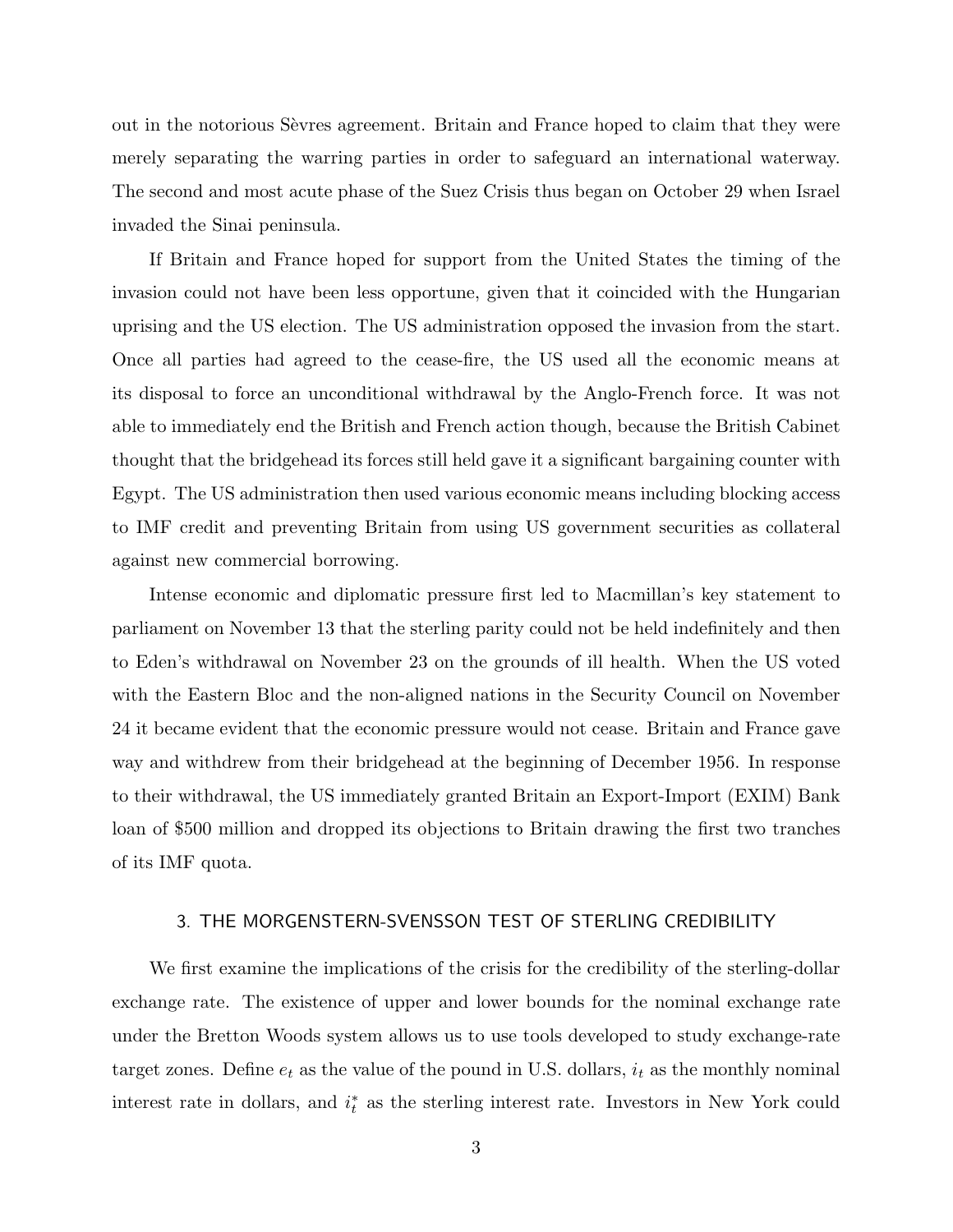buy pounds at rate  $e_t$ , invest them for one month at rate  $i_t^*$  then convert the proceeds back into dollars at rate  $e_{t+1}$ . The annualized, gross rate of return on this investment is:

$$
(1+it*)\left(\frac{e_{t+1}}{e_t}\right)^{12}.\tag{1}
$$

If the Bretton Woods bounds,  $\underline{e} = $2.78$  and  $\overline{e} = $2.82$ , were credible, then  $e_{t+1}$  would lie between them, which places bounds on the gross returns on spot contracts:

$$
(1 + i_t^*) \left(\frac{e}{e_t}\right)^{12} \le 1 + i_t \le (1 + i_t^*) \left(\frac{\overline{e}}{e_t}\right)^{12}.
$$
 (2)

In 1951 the Bank of England had ceased to fix official forward rates and had allowed free forward dealing in all convertible currencies.<sup>3</sup> Thus an alternative strategy was to take a covered position, purchasing a one-month forward contract at the same time as the spot purchase. In that case the maturing investment in pounds could be converted to dollars at the known forward rate  $f_t^1$ . Suppose that covered interest parity held:

$$
1 + i_t = (1 + i_t^*) \left(\frac{f_t^1}{e_t}\right)^{12},\tag{3}
$$

then it is easy to see that

$$
\underline{e} \le f_t^1 \le \overline{e}.\tag{4}
$$

If the Bretton Woods bounds were credible, then the forward rate should lie between them. Examining this condition yields Svensson's (1991) simplest test of target zone credibility, also suggested by Morgenstern (1959, ch. 7). This test does not require that uncovered interest parity holds. We examine condition (4) directly, rather than using interest-rate data, because we have daily data on exchange rates.

Giovannini (1993) argued that measuring credibility using interest-rate differentials or forward rates may be inappropriate because of the pervasiveness of capital controls during the first phase of the Bretton Woods system. However, capital controls do not appear to have had a large effect on interest rates. We have examined departures from covered interest parity (a measure of capital controls) in weekly data. These departures never exceeded 2 percent, a value comparable to Obstfeld's (1993) findings for the 1960s.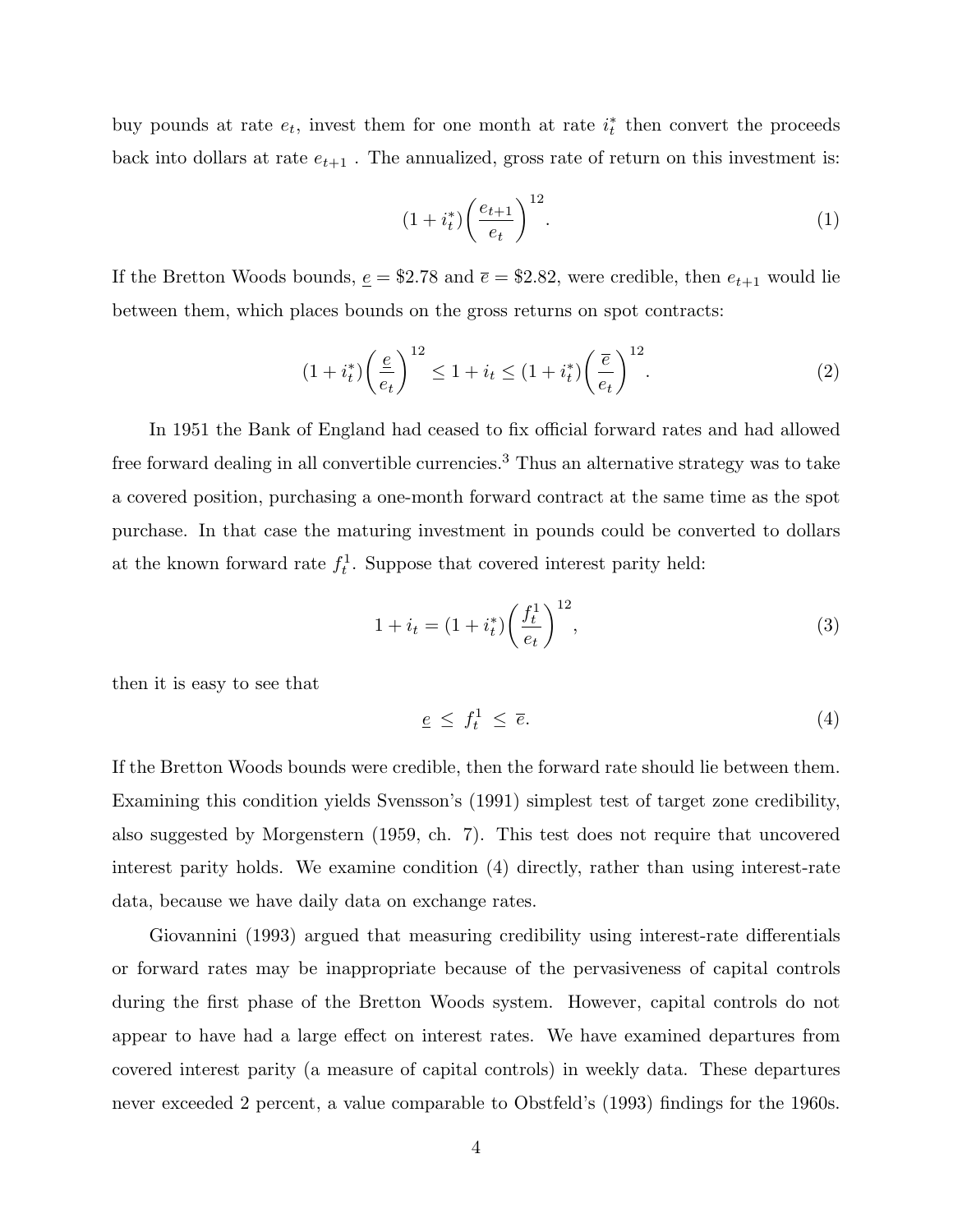Furthermore, there was virtually no forward intervention by the Bank of England during this period, so the forward rate reflected the market's expectations.

Moreover, capital controls also could be avoided. Britain had resumed a range of exchange controls after its experiment with convertibility in July 1947. However, by 1956 capital-account restrictions were still in force only for UK residents and for holders of sterling whose balances had been blocked or restricted following the 1939-1945 war. Even these restrictions could be avoided by several methods. First, long-held sterling balances could be converted into dollars with the transaction represented as current. Second, UK residents could purchase dollar securities elsewhere in the sterling area, notably those owned by residents of Kuwait and Hong Kong.<sup>4</sup> Schenk (1994) documented the fall in the dollar value of sterling in Hong Kong during the Suez crisis. Third, speculation could take place through 'leads and lags', changes in the timing or invoicing of imports and exports. For example, dollar payments from sterling area residents could be hastened, and their dollar receipts delayed, in expectation of a sterling depreciation. These methods were widespread in the UK in July 1947, and so were well-known in  $1956<sup>5</sup>$  It appears that large investors faced no serious obstacles in purchasing dollars. The Midland Bank was thought to have purchased \$20-30 million and Shell \$53 million during the Suez crisis.<sup>6</sup> Moreover, the crisis ended without a tightening of capital controls, as reserves were replenished by loans from the IMF and the Export-Import Bank in December 1956.

The existence of exchange controls does preclude us from carrying out comparable analysis for France, though. France still had an extensive system of multiple exchange rates in 1956, as described by de Lattre (1958, ch. 2-4). In particular, the forward market was limited to trade finance only and the forward rate hardly fluctuated, changing its value only three times during the Suez crisis. Since the franc was not yet convertible, concepts which are designed to analyze convertible currencies are clearly not applicable. During the Suez crisis, Britain was more economically vulnerable than France because sterling was virtually convertible, and not simply because France drew on its IMF credit in advance of the invasion.

France's decision to draw on IMF standby credit is presented in the recent literature as evidence that the French government displayed greater realism and foresight than the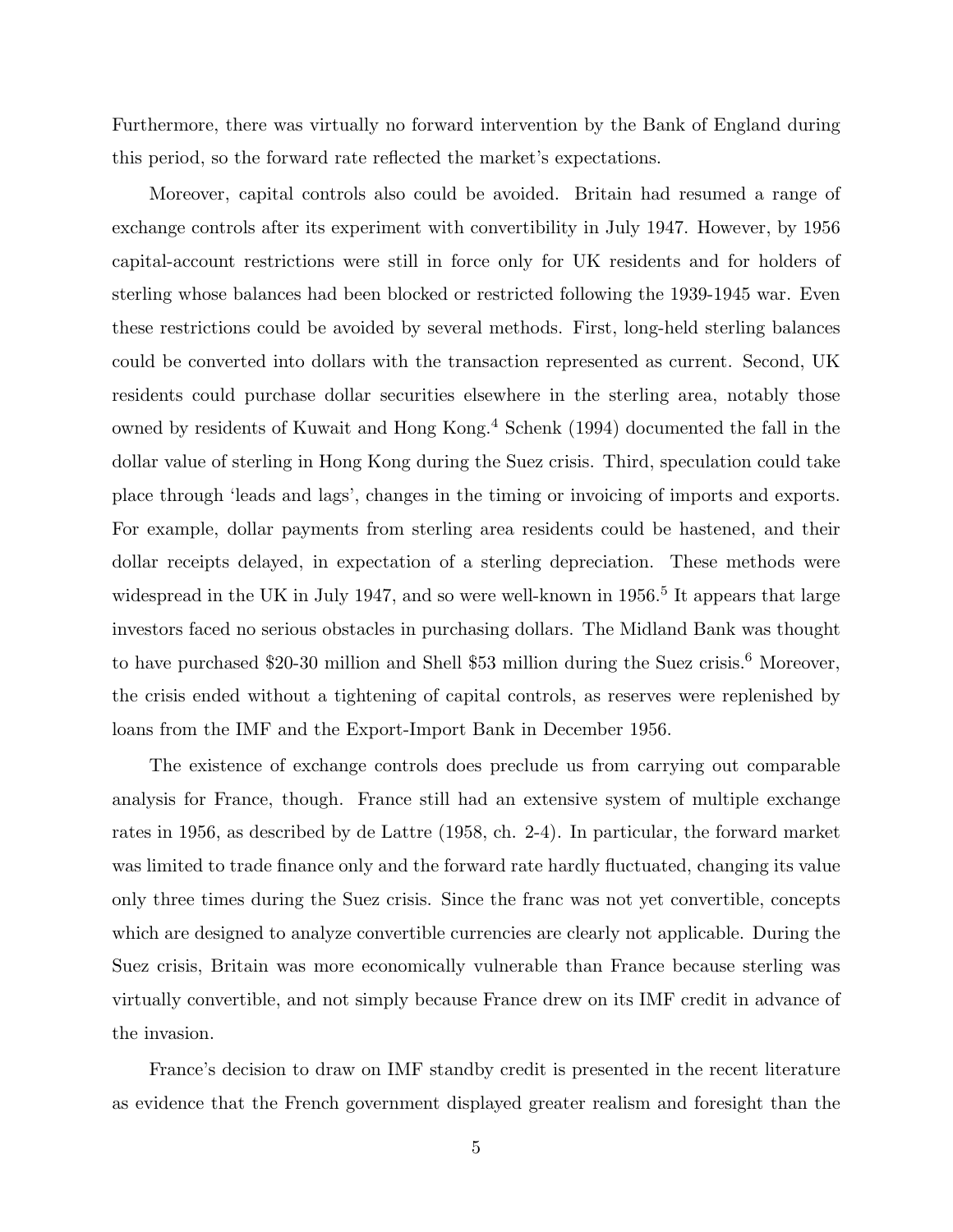British (see Horne, 1988, p. 433 and Kunz, 1991, pp. 192-193). This conclusion ignores the economic circumstances of 1956. Unlike Britain, which had a small current account surplus in the first half of 1956, France already had a large deficit. This deficit justified the request strictly under grounds of the balance of payments. It is not clear what justification Britain could have given for such a request under IMF rules. British officials feared that an application to the IMF would put Britain "in the same category as France," whose currency was inconvertible and not an international vehicle currency.<sup>7</sup> Their preferred strategy was to request direct US aid, such as an EXIM Bank loan, because they believed that this aid would strengthen financial markets' confidence in sterling by demonstrating that the United States supported British policy towards Egypt.<sup>8</sup>

Giovannini (1993) plotted three-month forward rates and the Bretton Woods bands during the 1950s. He found a large movement in the franc in the autumn of 1956 and also that forward sterling lay outside the band during part of  $1956<sup>9</sup>$  It is notable that he found that the only other time that the pound lay outside the band was during the months before the devaluation of 1967. His data were monthly. We now use daily data, which allow a more precise description of the loss of credibility.

Figure 1 shows the sterling spot rate during the Suez crisis and in the months before and after it took place. Data are daily exchange rates in New York, described in Appendix B. The horizontal, dashed line shows the central parity, while the upper and lower edges of the figure coincide with the Bretton Woods band,  $\{e, \overline{e}\}$ . In early July, sterling was below its \$2.80 parity, a condition attributed by *The Economist* to a balance of payments deficit in 1955 having reduced reserves, and to an expectation of grain imports from the dollar area later in 1956.<sup>10</sup> The nationalization of the canal triggered a decline in the exchange rate from above 2.79 to just above the bottom of the Bretton Woods band. *The Economist* described \$2.78 $\frac{1}{4}$  as the effective support point and this floor is evident in figure 1.<sup>11</sup>

Figure 2 shows the rates for one, two, and three-month forward sterling in the New York market. The horizontal, dashed line again shows the central parity value of the spot rate, and the horizontal, solid line shows the lower edge of the spot rate band, e. Some historians view July 19 as the beginning of the crisis, but there is little evidence of that in financial markets, except in three-month forward rates, which dropped a cent in New York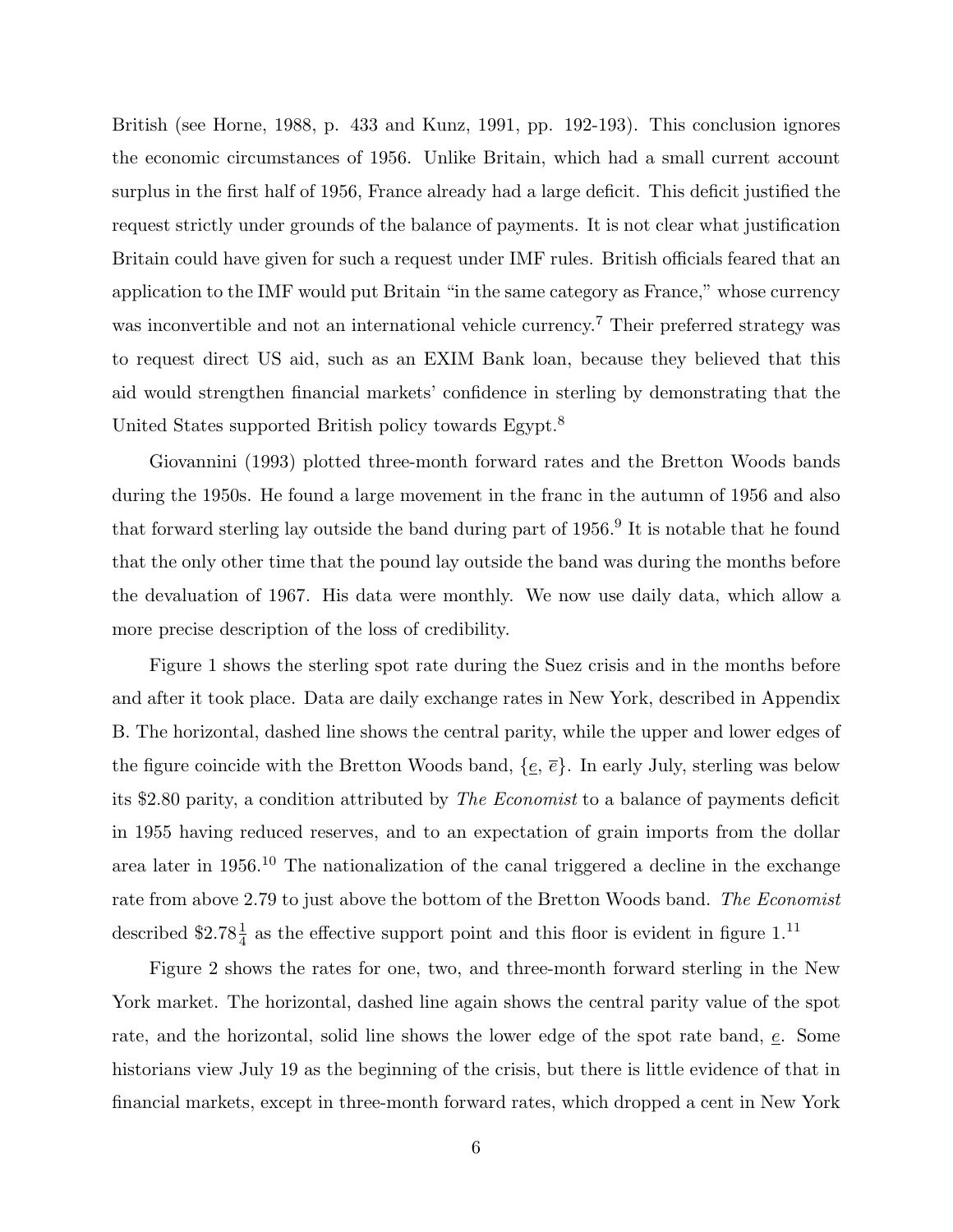that day. All three forward rates show the same pattern, starting with a loss of credibility immediately after Nasser nationalized the canal on July 26. Only the one-month rate briefly rose above  $\epsilon$  at any time during the remainder of 1956. Credibility at all three maturities was not regained until the middle of January 1957. This restoration probably reflected Britain's successful repayment of the yearly installment of her interest payments due under the Anglo-American Agreement of 1946. As this was the major financial event at the end of the year, it seems that the British attempts to win a waiver from the US on war debt payments had caused a serious lack of credibility.<sup>12</sup> It also seems that the negotiations of October were regarded by the market as only postponing a sterling crisis, because only the one-month rate moved to the inside of the band then.

Comparing the forward rates with the spot rate makes it clear that the theoretical stabilizing properties of exchange-rate bands were not operating in this case. Target-zone theory predicts that reversion to parity is expected as the exchange rate nears the edge of the band.<sup>13</sup> In that case the pound should go to a forward premium when the spot rate falls below its central parity. In fact, during the Suez crisis forward rates moved in the same direction as the spot rate and moved outside the band when the spot rate was near its lower limit.

The daily data allow us to look in more detail at the effects of Anglo-French and Israeli operations on the foreign exchange market. The two- and three-month rates moved relatively little from the end of October to the last week of November. This fact confirms that the threat to the pound predated the operation and that the recent historical literature has been right to assert that nothing decisive happened during the first week of November. On the other hand the one-month rate shows a clear reaction to the Israel Defense Force entering Sinai on October 29, when the rate crossed the lower boundary of the band. The reaction comes before Britain and France vetoed the Security Council's censure of Israel on October 30 and shows that observers were linking Israeli actions to the canal crisis. The second major decline in the forward rates begins on November 23, the day that Eden removed himself to Jamaica, ostensibly for health reasons. Figure 2 also shows a spike in the forward rates on December 11, which most likely constitutes a response to the IMF grant of a standby credit to Britain.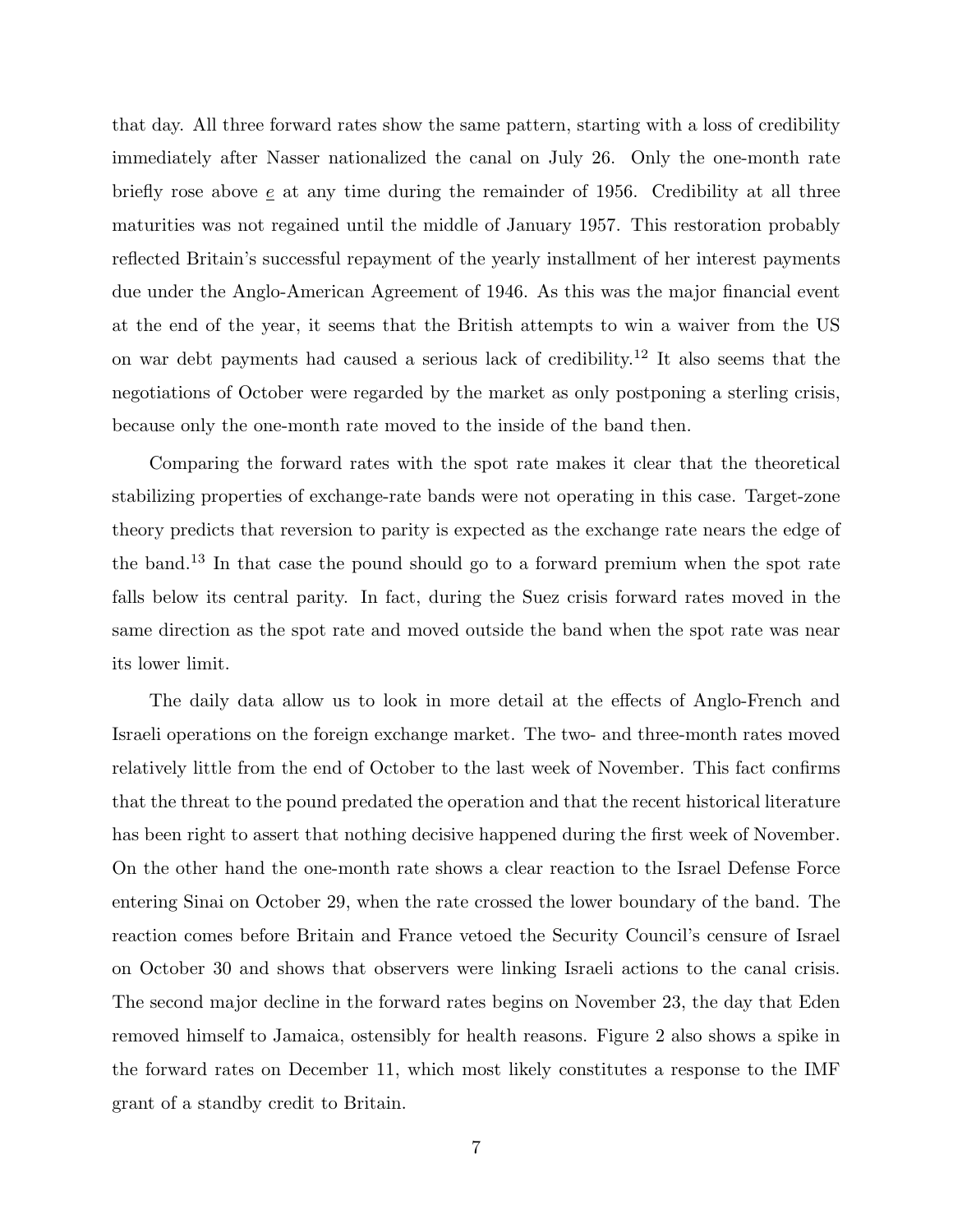It seems unlikely that the movements of the forward rate reflected a response to the Hungarian uprising as well as to the Suez crisis. Giovannini (1993), using monthly data, found that the three-month deutsche mark rate, which one would expect to respond to events in Hungary, remained well within the center of the Bretton Woods band during the two crises. This finding should be treated with some caution, though, because the convertibility of the mark in the dollar area was restricted in this period (see International Monetary Fund, 1957, p. 66). Unfortunately, the Swiss franc, which might be expected to appreciate in response to the crisis in Hungary, as a 'safe haven' currency, was also not fully convertible in 1956 (see International Monetary Fund, 1957, p 67). Both countries were members of the European Payments Union and so their currencies were not convertible for European residents. Neither country had an exchange rate arrangement comparable to the 'back door convertibility' introduced by Britain in 1955.

Overall the analysis therefore largely confirms the view of Kunz and others that there was no unusual occurrence in the first week of November. On the other hand we find that devaluation was considered likely by the market from the end of July onwards with a corresponding loss of credibility. Thus it is not correct to argue that there was no sterling crisis during Suez; it began well before the invasion.

## 4. RESERVES

We next examine daily data on Britain's foreign exchange reserves, as a further way to judge whether or not there was a sterling crisis in 1956. In addition, much of the controversy over Suez has revolved around the exact timing and magnitude of British reserve losses. Kunz, as discussed above, showed that Macmillan had overstated the size of sterling losses in the week before November 6. She also (1991, p.150) pointed out that the official figures seriously understate the size of the reserve losses. Table 1 provides an exact tabulation of the November balance sheet. The public was not informed that the official figure of \$279 million reflected swaps and the sale of US Treasury bonds, and so did not know that \$360 million was spent on market intervention. These swaps and Treasury bond sales were window dressing; these securities were not typically regarded as being part of the reserves.<sup>14</sup> Moreover, there was virtually no forward intervention during the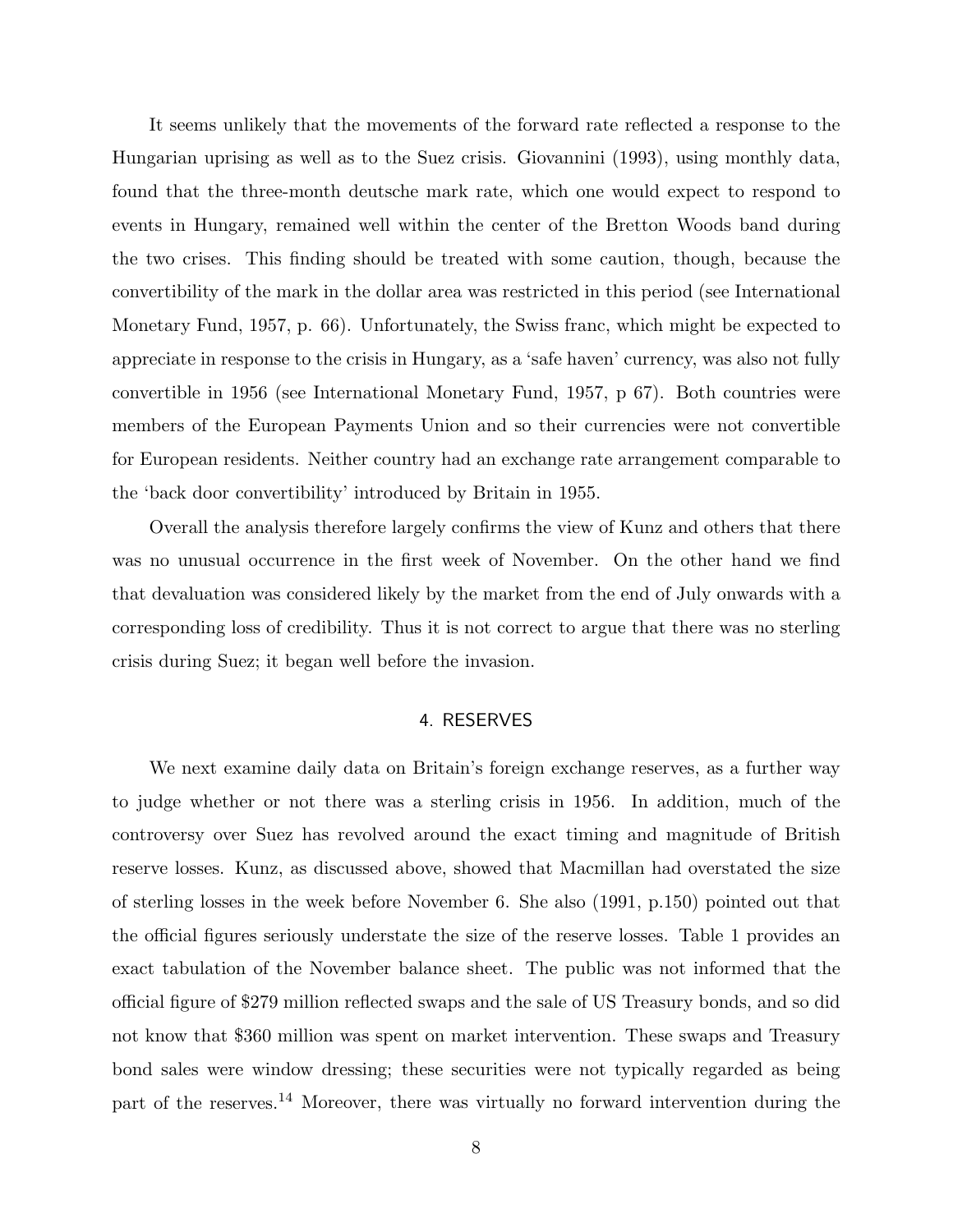crisis. In November 1956 only \$13m were spent on supporting forward sterling and only \$30 million were spent in the year as a whole. For that reason, and because the dates of transactions under \$100,000 are not recorded, our daily intervention data do not include transactions in the forward market. For November 1956, when the sales of part of the British government's portfolio of bonds and undelivered forward purchases are deducted from the total, losses emerge as \$405 million or more than a fifth of the total reserves on November 1.

We have used the Bank of England traders' reports to reconstruct daily reserve changes for the second half of 1956.<sup>15</sup> Although access to the records of the Exchange Equalisation Account is not permitted, the dealers' reports provide an alternative source of information on high-frequency reserve movements. We judge this source to be reasonably accurate, because total reserve losses for November, as recorded in these reports, cumulate to \$399.7 million, and total losses through intervention on the official market are \$333.4 million, which are both very close to the figures in Table  $1^{16}$ 

Figure 3 presents total reserves on the basis of these daily data. The figure shows a steady decline in reserves after the canal was nationalized, interrupted only by the fortuitous sale of the Trinidad Oil Company for \$177 million in August. Nevertheless October shows little decline in the reserves, a development which parallels the behavior of the one-month forward rate in that month.

Figure 4 presents market intervention. Positive entries represent increases in reserves, while negative entries represent losses of reserves. The massive intervention which began suddenly on 30 October is typical of a speculative attack on a currency. Taken together, the steady loss of reserves followed by an acceleration in reserve losses and intervention are typical of the other currency crises described by Bordo and Schwartz (1996) and Eichengreen, Rose, and Wyplosz (1996). Bordo and Schwartz found this pattern in 19 exchange rate crises (excluding Suez) from 1797 to 1994. Eichengreen, Rose, and Wyplosz documented the same pattern in 22 crises between 1967 and 1992.

On the basis of these data the loss in the first week of the crisis was somewhat higher than that mentioned by Kunz, being \$116 million, but they confirm her conclusion that the magnitude was relatively small. Her statement that "no Treasury or Bank of England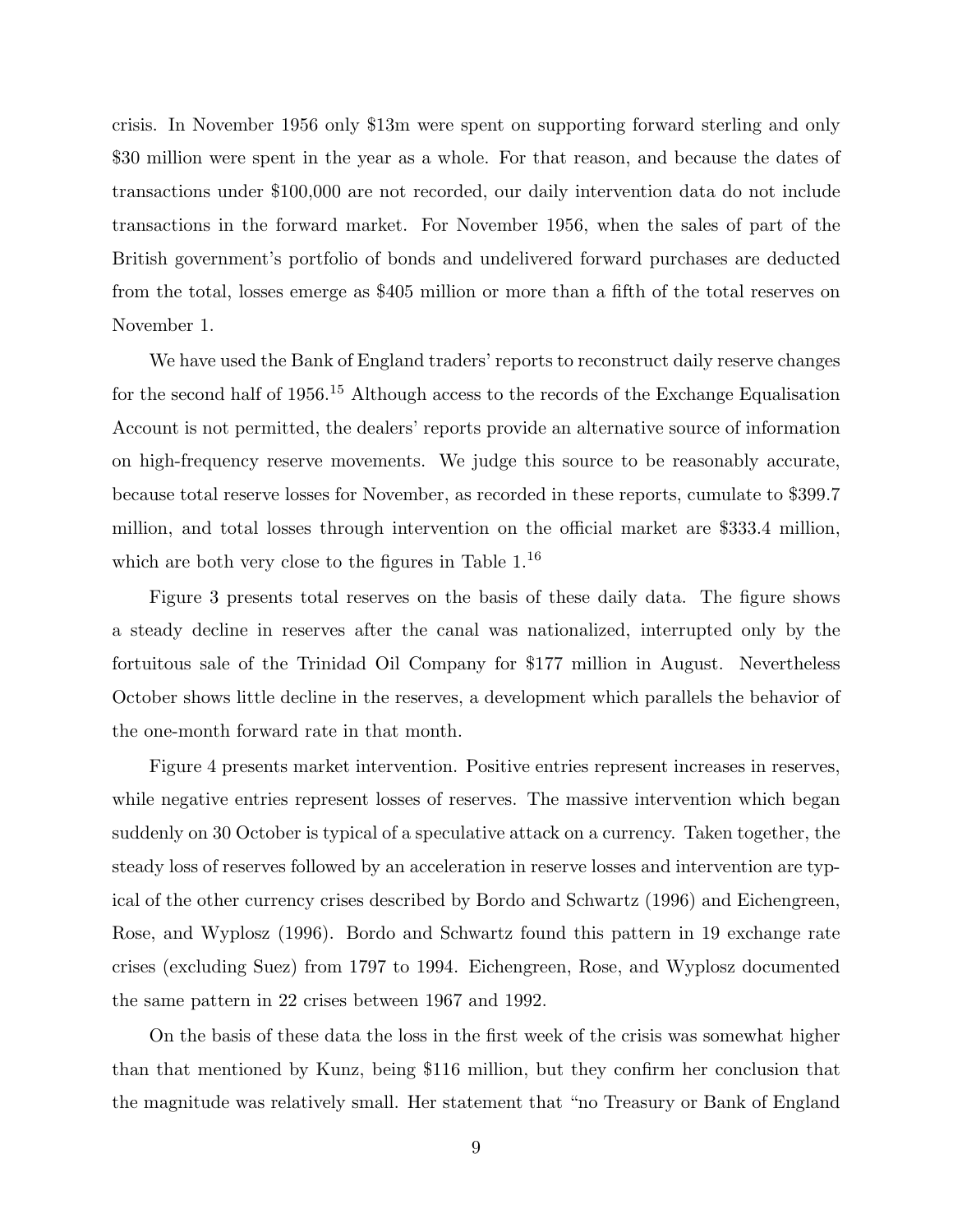official mentioned the reserve loss as primarily New York in origin until November 20" (1991, p. 132) is less accurate. In fact these reports on foreign exchange markets state that the "New York market was extremely disturbed on the news of Israeli penetration into Egyptian territory". Other reports the Bank forwarded to the Treasury also stated that on October 30 "in New York sterling was sharply offered".<sup>17</sup> It seems unlikely however that the Fed would have acted against sterling before Britain and France showed their hand by preventing the UN from censuring Israel, an event which took place on the night of October 30 (Kyle 1991, p. 364). Since one of these reports is specifically dated midday it is unlikely that the Fed initiated the attack. Thus Macmillan was correct that sterling was under pressure in New York, but probably not correct that the Fed was the seller.

As table 1 shows, market intervention was the overwhelming cause of the reserve loss. Thus it seems that commentators at the time placed too much emphasis on the minor attempts of Arab central banks to off-load sterling.<sup>18</sup> The efforts of the Bank of England to ascertain who sold sterling indicate a considerable role for currency speculation. The Bank's officials found that as much as \$120 million of the loss could be accounted for by purchases of emergency reserves by oil companies. Also important, though much less so, were purchases of sugar (\$6 million), tobacco (\$8 million), aircraft (\$3.5 million) and ferrous metals (\$5 million).<sup>19</sup> Excluding these purchases, which were responses to the expected disruption of trade and oil supplies, and also excluding transfers to other central banks, there remain \$215 million of reserve losses as a consequence of speculation or sales by panic-stricken holders of official and transferable sterling.

Figure 4 also shows that the situation became worse throughout November. It was in the last two weeks of November that "US pressure was at its height" (Kunz, 1991, pp. 57-9; Kyle, 1992, pp. 500-503). The official daily data suggest that the situation was worse than recent historians imagined. Kunz (1991, p. 156), Kyle (1992, p. 500), and Fforde (1992, p. 555) all stated that British officials believed that sterling parity could not be maintained without a reserve of \$2000 million. This figure was arrived at in official discussions from 1946 to 1948 and reflected judgements concerning the needs of post-war reconstruction, the repayment of sterling balances held by members of the sterling area, defence expenditure, and colonial development.<sup>20</sup> An alternative explanation,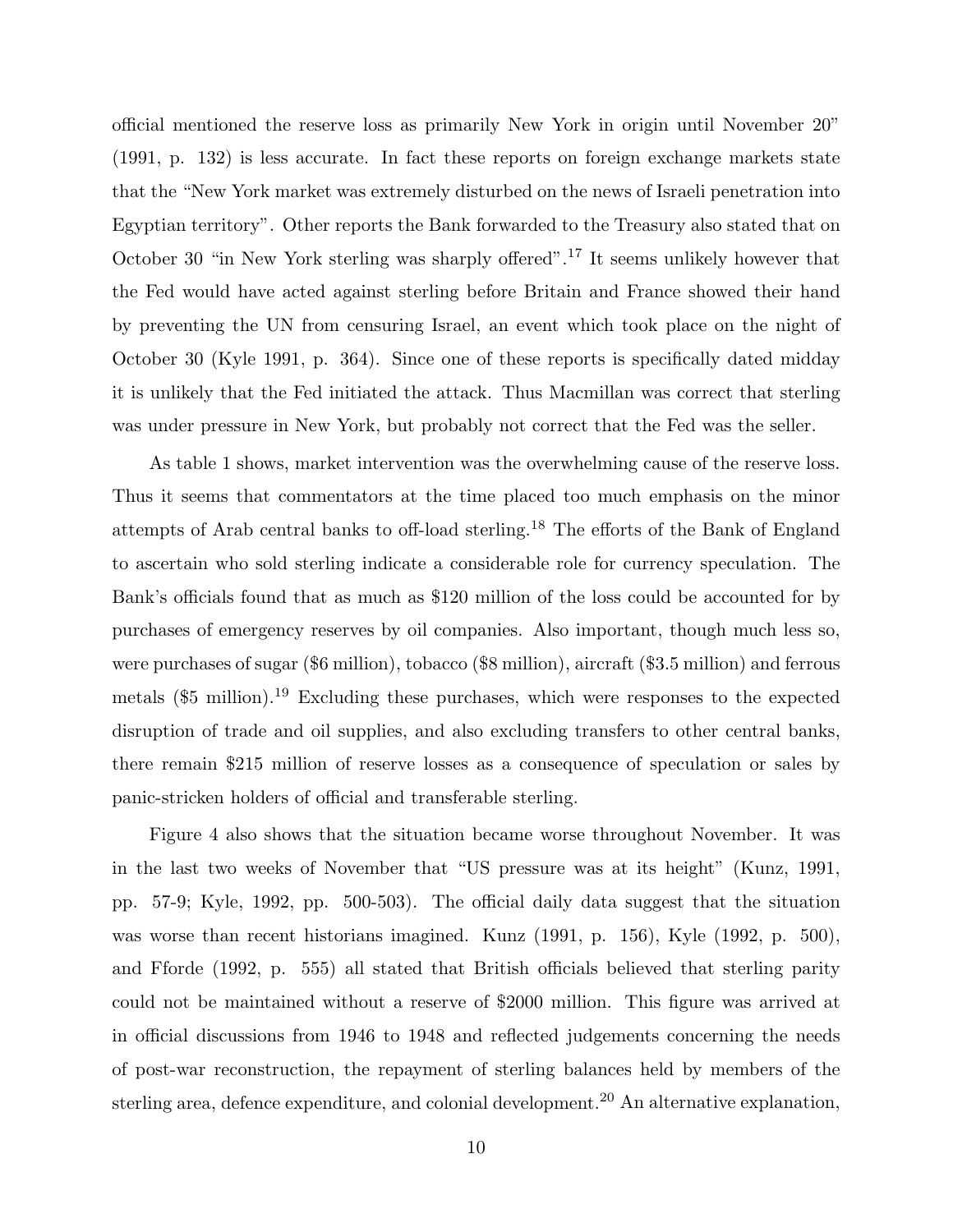which reflects the fragility of sterling, is that this figure is slightly less than the value (\$2240 million) of sterling balances held outside the sterling area, which could be readily converted to dollars (Fforde, p. 543). Kunz and Kyle observed that the authorities feared that reserves would drop below this threshold once the debt service on the post-war US and Canadian loans was paid in December. In fact figure 3 shows that this critical level had already been crossed by the end of the second week of November.

Comparison with previous sterling crises suggests that the authorities had reason for worry. Total reserve losses during the crisis between 26 July and 7 December 1956 were \$655 million, not counting the swaps and sale of short-term US securities in November 1956. This contrasts with the small net gain to the reserves of \$56 million in the first seven months of 1956. These losses would have been even higher had not \$177 million been received for the sale of the Trinidad Oil Company, \$54 million from Australia in October, and a further \$47 million from South Africa in November.

Reserve losses during other crises may serve as a standard of comparison. We exclude the crisis of 1947, which ocurred in the exceptional conditions of full convertibility and post-war recovery. Between 1 April 1949 and devaluation on 18 September 1949 reserves fell by  $$564$  million.<sup>21</sup> During the crisis of September 1951-January 1952 the reserves fell by nearly \$900 million.<sup>22</sup> During the crisis of 1955 the loss was \$428 million between July and December 1955. The average monthly loss during the Suez Crisis was thus greater than that which occurred during any other sterling crisis and the total size of reserve losses exceeded that in all crises yxcept that of 1951-2. The loss of \$400 million in November 1956 greatly exceeded the highest loss in any single month during the previous crises (\$254 million in October 1951). It is also worth noting that without the sale of the transfer of gold from Australia losses in August-October alone, before the invasion of the canal zone, would have been \$483 million, comparable to those in the sterling crises of 1949 and 1955. When the large transfers of gold from Australia and South Africa, the sale of the Trinidad Oil Company and the US Treasury bill portfolio and the window dressing carried out by forward operations in November are all taken into account, the total underlying loss of reserves was \$883 million. When one considers that this loss occurred over slightly more than four months, a shorter length of time than all the other crises, Suez emerges as the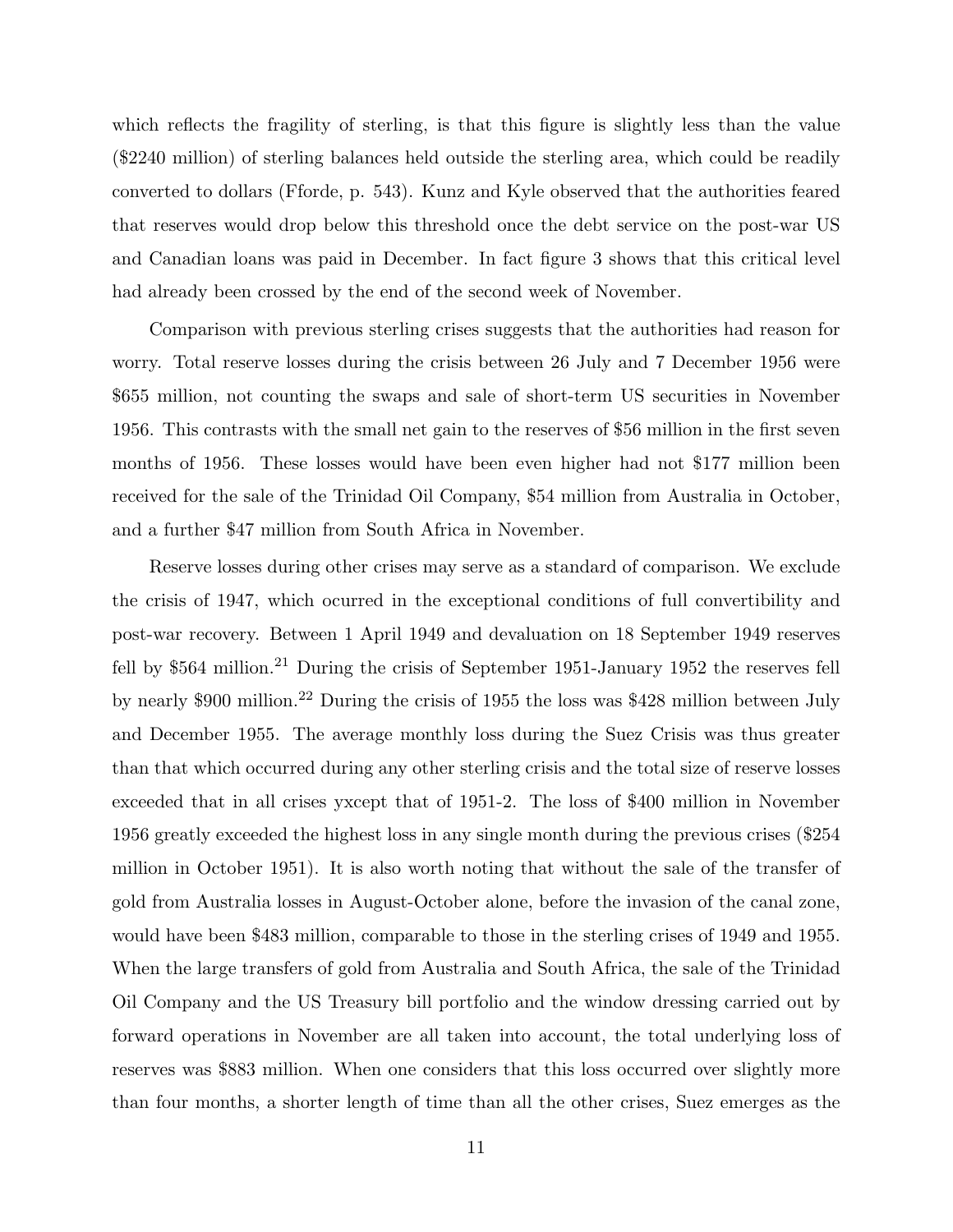most serious crisis of all.

The data we have uncovered on reserve movements thus indicate that Britain experienced a serious exchange rate crisis between July 26 and December 7 1956. This conclusion follows whether we compare the time path of reserve losses to those in other exchange rate crises (as documented by Bordo and Schwartz (1996) and Eichengreen, Rose, and Wyplosz (1996)), compare the rate of reserve loss to those in other sterling crises (as described by Dow (1964)), or measure the proximity of reserves to the authorities' 'action level' of reserves of \$2000 million. The timing of reserve losses also corresponds with the loss of credibility in the forward market, summarized in the Svensson-Morgenstern test of figure 2.

#### 5. REACTION FUNCTIONS

Sections 3 and 4 have argued that exchange rates (spot and forward) and reserve losses serve as measures of the financial crisis. It seems natural to try to link these two types of indicators statistically. To this end, we next focus on characterizing the reaction function of the authorities in defending sterling. The benchmark is the form of reaction function estimated in recent studies of intervention. Before summarizing those studies and presenting evidence from 1956, we first describe the multiple sterling/dollar exchange rates.

In 1956 there were four types of sterling: that held by residents of the sterling area, that held by residents of the dollar area (American account sterling), that held by residents of other countries (transferable sterling), and blocked or security sterling which was owned outside Britain and blocked or otherwise restricted during the 1939-1945 war.<sup>23</sup> American account sterling in turn consisted of official sterling, used in current transactions, and registered sterling, used in portfolio transactions with dollars or gold. Markets for transferable sterling had developed in Zurich and New York, where it traded at a discount, though in volume comparable to that of official sterling. During the Suez crisis, sterling was sold in Zurich by China and by several countries in the Middle East. $^{24}$ 

In March 1954 the discount on transferable sterling was negligible, and capital account restrictions on transferable sterling were removed. It could then be used outside the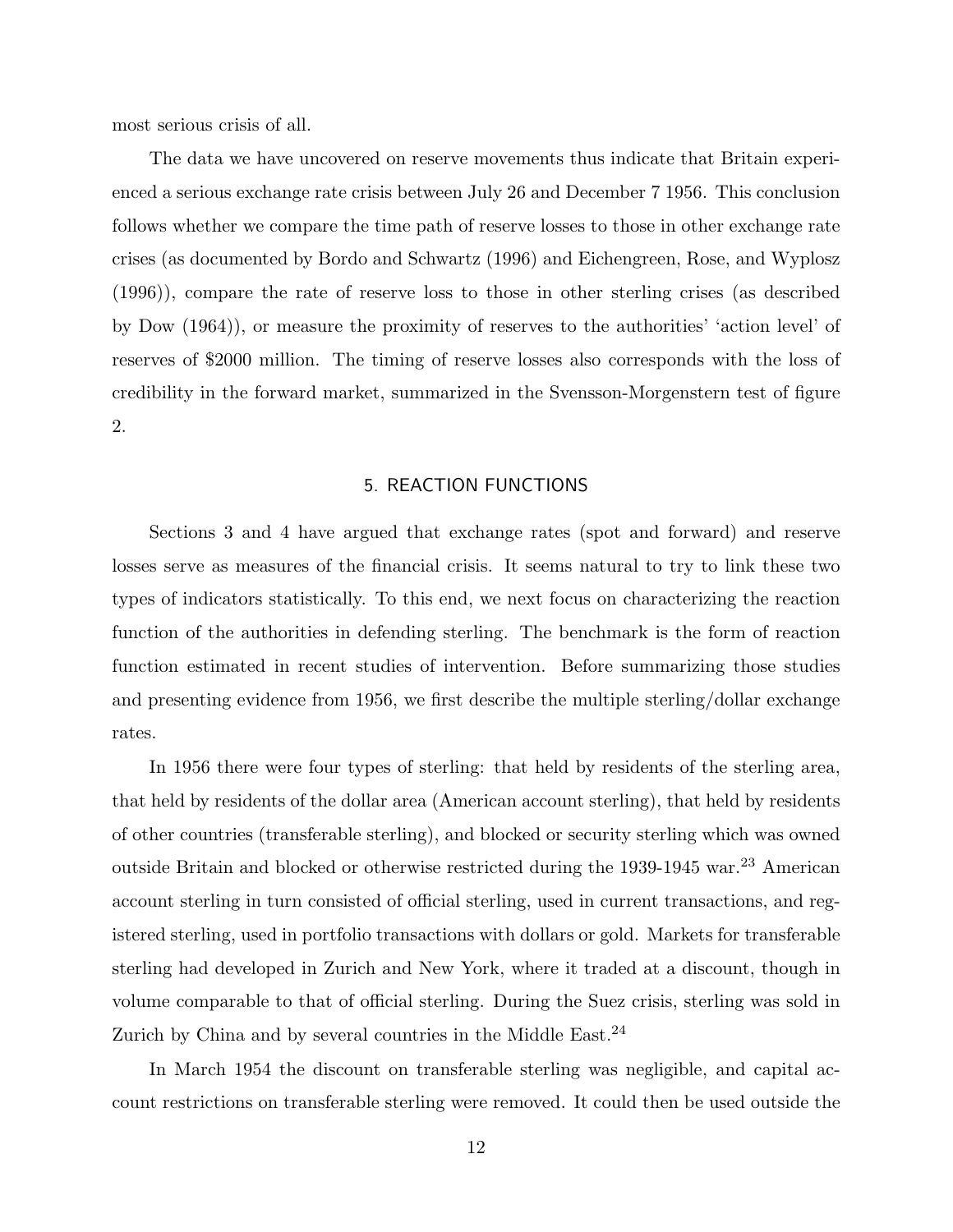sterling and dollar areas, in the sterling area, or converted to dollars at a discount. In February 1955 the UK introduced 'back door convertibility' when the Exchange Equalisation Account began to support transferable sterling in New York and Zurich within 1 percent of the official rate, to discourage commodity arbitrage. As a result, the movements of the transferable rate closely paralleled those of the official rate during 1955 and early 1956. The transferable sterling market lasted until December 1958 when full convertibility was established. Figure 5 graphs the values of official and transferable sterling in New York. The dashed, horizontal line shows the central parity for official sterling, while the solid, horizontal line shows the lower edge of the exchange-rate band,  $e$ . As the figure shows, the discount on transferable sterling rose above 1 percent during the Suez crisis. Transferable sterling provides valuable information in estimating a reaction function, for its fluctuations were not officially confined by the Bretton Woods bands.

Reaction functions, as surveyed by Edison (1993), Dominguez and Frankel (1993), and Almekinders (1995), typically take this form:

$$
I_t = \beta_0 + \beta_1 I_{t-1} + \beta_2 (e_t - e^*) + \beta_3 (e_t - e_{t-1}).
$$
\n(5)

Here  $I_t$  measures intervention and  $I_{t-1}$  is included to allow for serial correlation. The term  $e^*$  is a target level of the nominal exchange rate, while a reaction to  $e_t - e_{t-1}$  represents leaning against the wind. Some studies also test for a reaction to time-varying exchangerate volatility. Dominguez and Frankel also emphasized the need for daily intervention data, which are available for the U.S., Japan, Germany, and Switzerland in the 1980s. Studies which use such records include those by Eijffinger and Gruijters (1991), Goodhart and Hesse (1993), Dominguez and Frankel (1993), and Almekinders and Eijffinger (1996). In these studies the  $R^2$  in equation (5) ranges from 0.20 to 0.40.

In daily data from 1956, the first reaction function we study is:

$$
I_t = \beta_0 + \beta_1 I_{t-1} + \beta_2 (e_{t-1} - 2.7825) + \beta_3 (e z_{t-1} - 0.99 e_{t-1}).
$$
\n(6)

 $I_t$  measures daily market intervention by the Bank of England, measured as the resulting change in reserves and graphed in Figure 4. A negative value represents a sale of dollars. The terms  $e_{t-1}$  and  $e_{z_{t-1}}$  are the dollar exchange rates on official and transferable sterling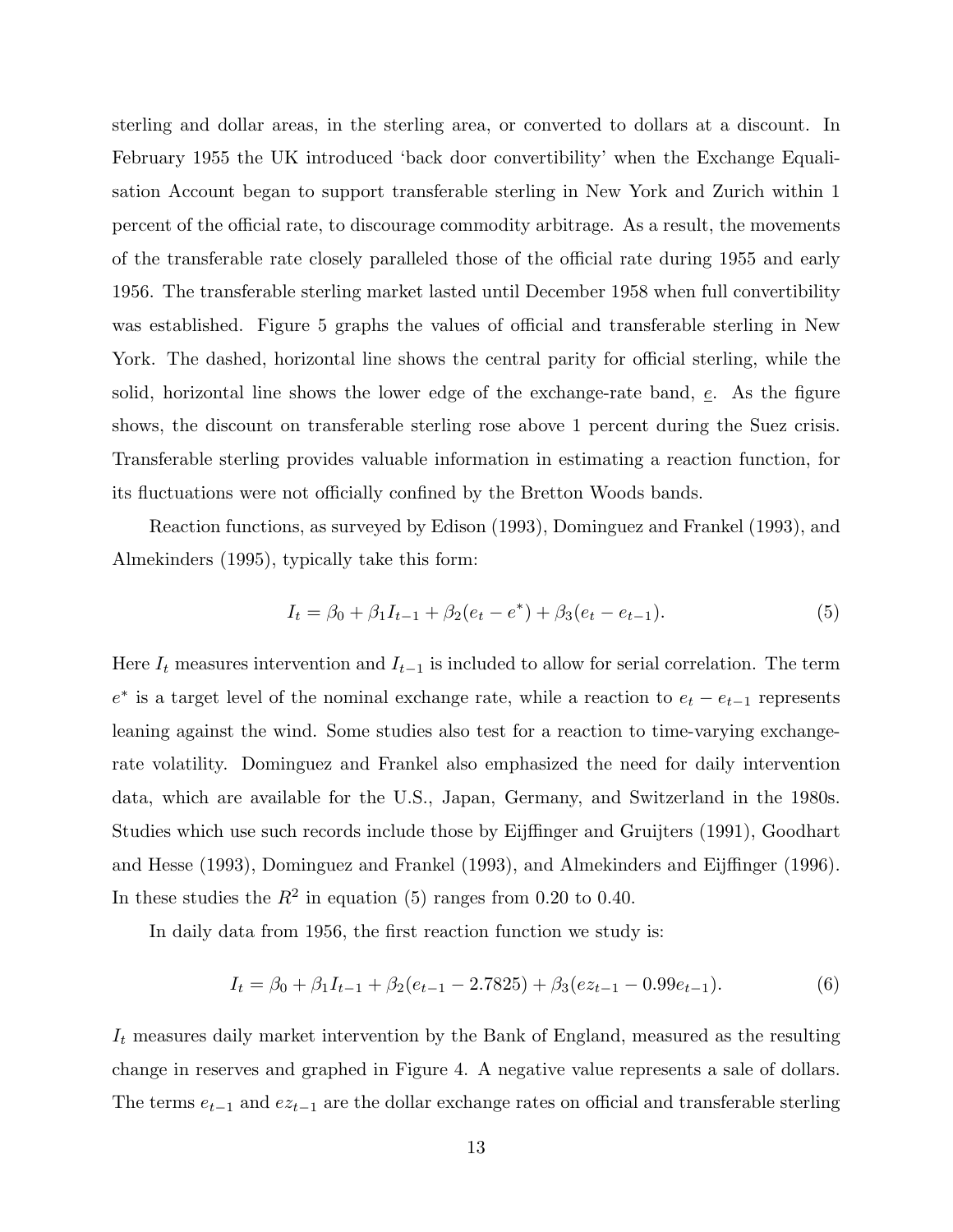in New York on the previous day. These are closing prices, so it was not appropriate to use current values (as in equation (5)) because the New York markets naturally close after those in London. The lagged dependent variable in equation (6) allows for autocorrelated news which influenced intervention. If we did not include this term, we might find a significant reaction to exchange rates simply because there was autocorrelation in both series.

The term  $e_{t-1}$  − 2.7825 gives the distance of the spot rate from the lower intervention point, illustrated in figure 1. The term  $ez_{t-1} - 0.99e_{t-1}$  indicates that a reaction was triggered when the premium of official sterling over transferable sterling rose above 1 percent. For example, this premium rose when official sterling was on the Bretton Woods floor during most of November, and there was downward pressure on transferable sterling.

Table 2 contains the results of estimating equation (6) in daily data from June to December 1956. Saturdays and Sundays are omitted, as are December 25 and October 14, which were holidays in both countries. August 6 and December 26 were holidays in the UK and also are omitted because there was no opportunity for intervention. July 4, September 3, November 6, November 12, and November 22 were holidays in the US. On those days the New York prices used apply to the previous day. This selection leaves 148 days, or 147 observations given the use of a one-day lag in equation (6). Estimation is by ordinary least squares.

An inspection of the residual autocorrelation function revealed that the residuals are positively autocorrelated, with significant correlation coefficients at lags 5, 10, 15, and 20. The results of formal Lagrange multiplier tests, shown in the table, confirm that higher-order autocorrelation is present. Although the standard errors are robust to autocorrelation, this persistence in the residuals reflects some missing element in our modelling of intervention. Moreover, the stability test in table 2 suggests that the reaction function is not stable when the sample is split at 29 October, the date of the Israeli invasion of the Sinai peninsula. Thus, although one could use equation (6) to estimate the impact effect of a depreciation  $(\hat{\beta}_2)$  and the long-run effect of a depreciation  $(\hat{\beta}_2/(1-\hat{\beta}_1))$  we defer making these measurements while we examine the dynamic specification.

Although we adopted the partial adjustment mechanism in equation (6) for compara-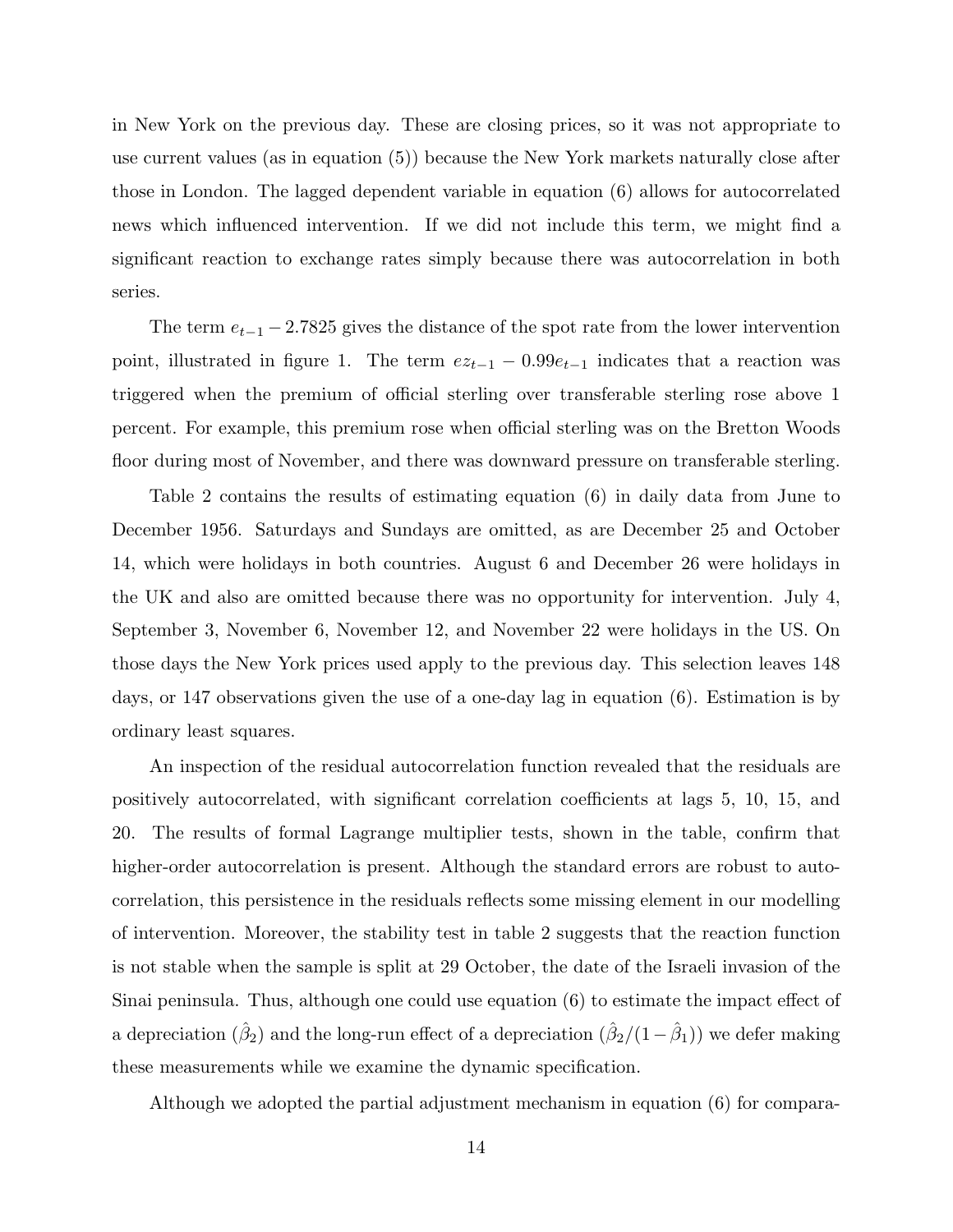bility with studies of more recent intervention, we next added lags with the hope of better capturing the dynamics. The equation estimated was:

$$
\Delta I_t = \gamma_0 + \sum_{i=1}^6 \gamma_{1i} \Delta e_{t-1} + \sum_{i=1}^6 \gamma_{2i} \Delta e z_{t-1}
$$
  
 
$$
- \sum_{i=1}^6 \gamma_{3i} [I_{t-i} - \alpha_1(e_{t-i} - 2.7825) - \alpha_2(e z_{t-i} - 0.99 e_{t-i})].
$$
 (7)

In this case, intervention may respond to exchange rate values of the previous seven trading days. Equation (7) is equivalent to a linear regression of  $I_t$  on six lags of itself and seven lags of the exchange rates e and ez. The error-correction specification is not necessary to ensure stationarity of the regressors in data from the Bretton Woods regime. When the exchange rate  $e_t$  is confined to a band  $\{e, \overline{e}\}\)$  it is stationary because all its moments exist. Similarly,  $e_{z_t}$  is stationary provided that the transferable premium was bounded. However, writing this distributed lag model as in equation (7) has the advantage of isolating the longrun effects of the exchange rates on intervention, which are given by the parameters  $\alpha_1$ and  $\alpha_2$ .

Table 3 contains the estimation and test results. Much of the residual autocorrelation is removed. By comparison with table 2, the Chow-test statistic reveals less evidence of instability after the invasion, although the statistic is significant at the 3 percent level. When we examine the two parts of the sample, the general pattern is that  $t$ -values are lower in the sub-sample of November and December 1956. Although the specification might still be improved, we base inference on this equation.

In Table 3  $\hat{\gamma}_{11}$  estimates the impact effect of a depreciation in official sterling while  $\hat{\alpha}_1$ estimates the long-run effect. Both estimates are statistically and economically significant. They imply that a 1 cent decline in sterling in New York would lead to the expenditure of 11.7 million dollars the next day by the Bank of England (with a standard error of 4.6 million dollars). The long-run effect is an expenditure of 4.5 million dollars (with a standard error of 1.5 million dollars). Thus the dynamic reaction function suggests that the short-run reaction to a depreciation was considerably greater than the long-run reaction, and was partly reversed in the week following an intervention.

Notably, a separate role is identified for transferable sterling. The impact effect is both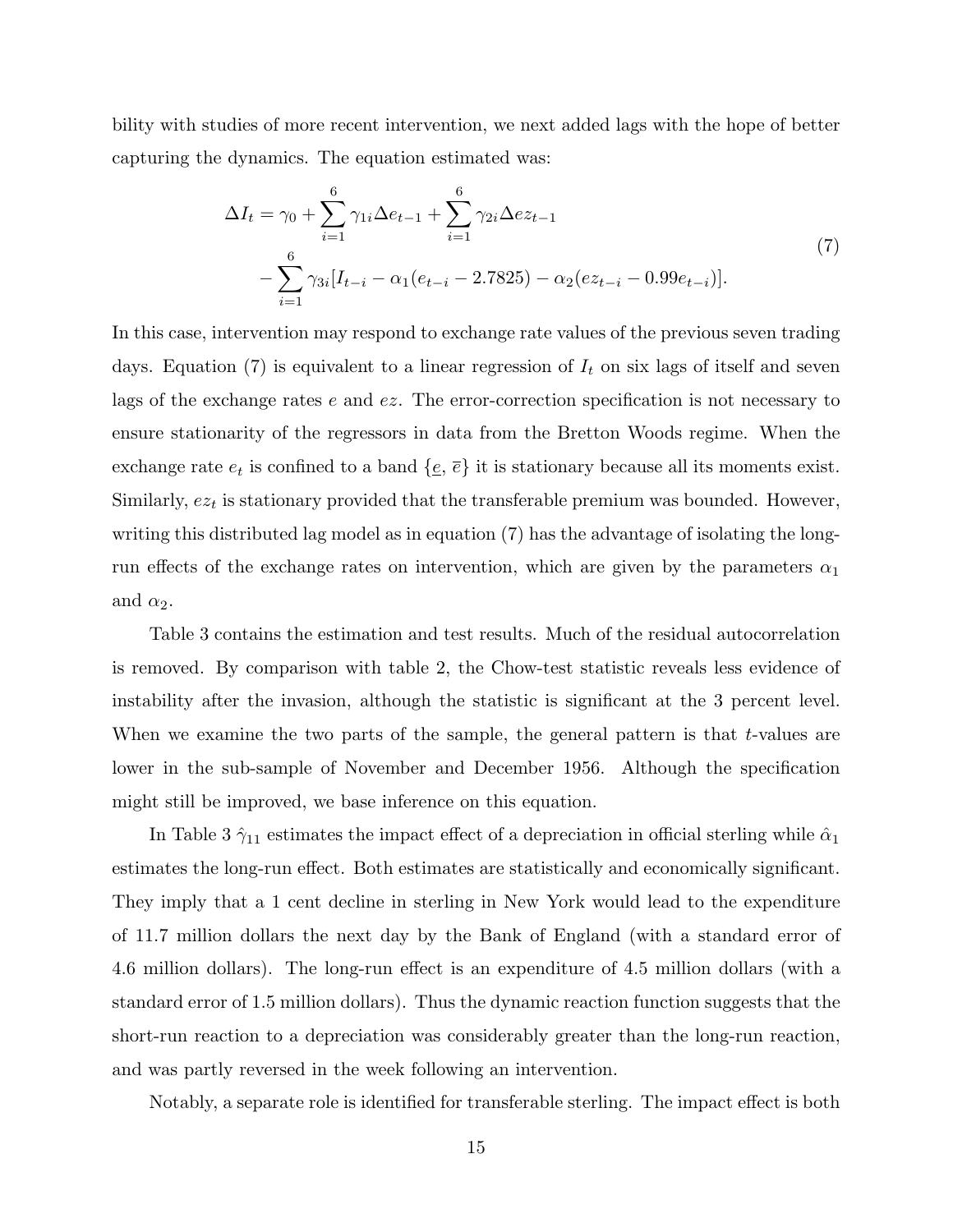small and insignificant. However, in the long run a 1 cent drop in the value of transferable sterling (towards 99 percent of the value of official sterling) forecasts an expenditure of 4.9 million dollars of reserves in its defense (with a standard error of 1.6 million dollars). In this case the initial reaction is smaller than the cumulative effect. We also tested for roles for forward premia in New York and for the same-day rate in London. None of these variables was statistically significant.

The findings can be compared to studies of intervention in the 1980s in several respects. First, there is a relatively small role for the lagged dependent variable, possibly because market participants did not directly observe  $I_{t-1}$ . In equation (6) the coefficient on  $I_{t-1}$  is 0.28 while the cumulative effect of the  $I_{t-i}$  in equation (7) is 0.371. Actual reserve losses were reported monthly, with a lag, and were the subject of rumor within each month. Second, the  $R^2$  is comparable to those in studies of recent floats even though equations (6) and (7) are forecasting equations and involve no same-day explanatory variables.

During part of this period, and especially during November 1956, official sterling was at its lower intervention point. In this case, much of  $I_t$  does not represent discretionary intervention, but rather a loss of reserves required to defend the fixed exchange rate. Here the contribution of this study is simply to document for the first time the daily reserve losses, and relate them to news of the Suez crisis. But additional findings concern both the nature of intervention when sterling's value was above 2.7825 and the response to transferable sterling.

During the crisis the the Bank of England spent about \$30 million on the direct support of transferable sterling, which table 1 showed was a small share of total intervention. However, table 3 shows that the Bank's support for official sterling also responded to the rate on transferable sterling. Our results suggest that transferable sterling can be thought of as a shadow exchange rate, when official sterling was at its floor.<sup>25</sup> The strong reaction of intervention to the discount on transferable sterling illuminates British financial aims during the crisis. This reaction reflected the importance attached by the Treasury and the Bank of England to maintaining fixed-rate convertibility, since the 1 percent spread between official and transferable sterling enabled 'back door convertibility'.

A question of interest to economists is why the authorities rejected alternatives to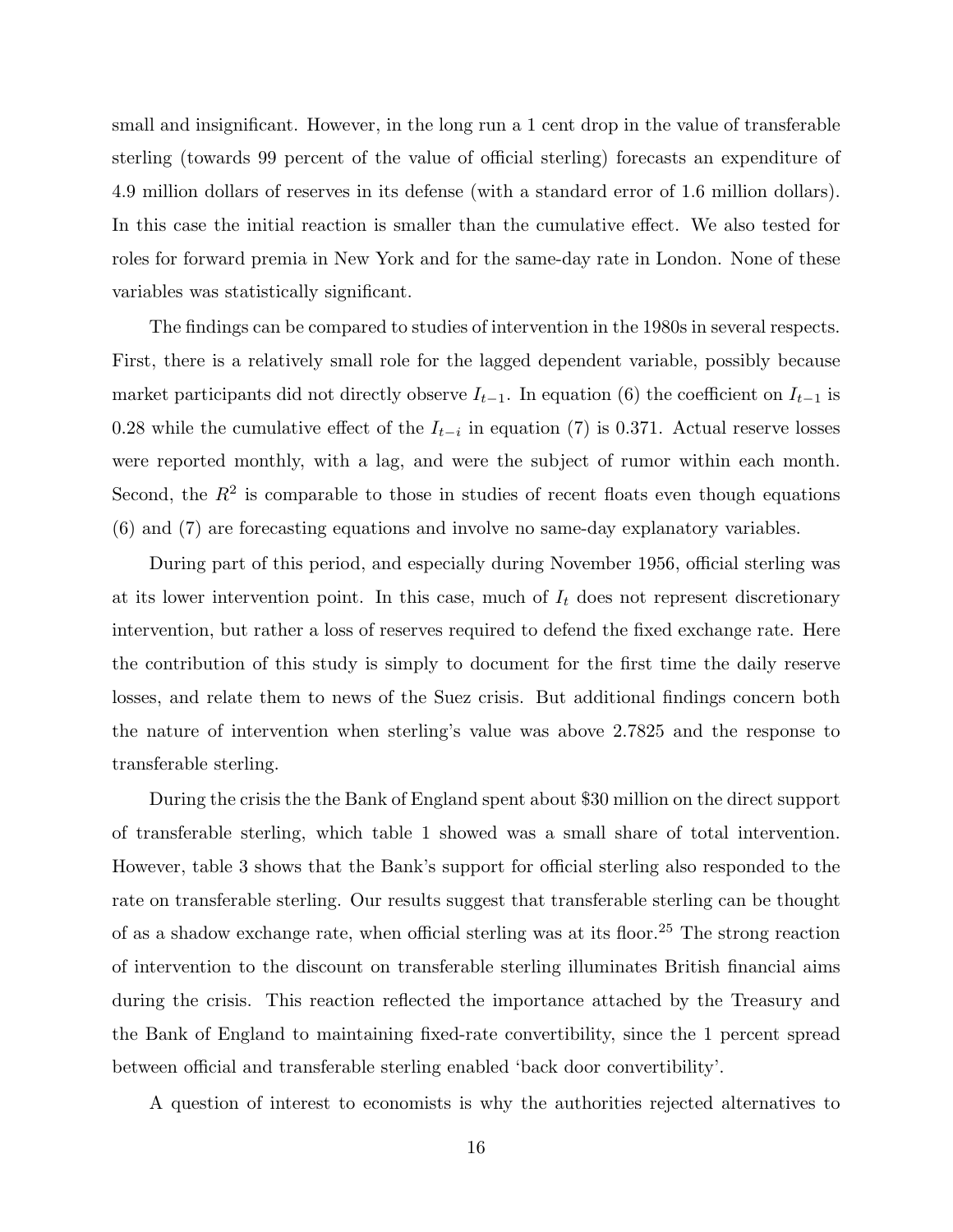defending the parity, in particular adopting a temporary float. The answer was given by Macmillan who told the Cabinet that this would lead to the break up of the sterling area and the end of sterling's role as a reserve currency. Direct warning of this danger was given by the heads of seven sterling area central banks and conveyed by the Governor to the Chancellor (Kyle, 1991, p. 453). The problem with such a strategy, which had maintained sterling credibility during 18th and 19th century wars, was that Britain had recently devalued. As George Bolton, the Executive Director responsible for the foreign exchanges, put it:

Devaluation of sterling in 1949, while to some extent justified by the consequences of the war, dealt the sterling system a blow from which it has not yet fully recovered. If, in present circumstances, we tamper with the present untidy pattern of rates or tend to regard reserves as more important than the present official rate of exchange, the sterling system may be finally prejudiced.<sup>26</sup>

Another traditional method of dealing with pressure on the exchange rate was of course an increase in Bank Rate. Sir Roger Makins rejected this course of action, preferring, in the Keynesian spirit of the time, to plan for a budget surplus in the next fiscal year.<sup>27</sup> The contemporary economic orthodoxy held that Bank Rate changes were ineffective. The classic statement of official British Keynesian thinking on monetary policy, the Radcliffe Report, stated that "we have had little evidence of actual movements of funds in response to changes in shorter rates, or of any other measurable effects on the exchanges."<sup>28</sup>

## 6. CONCLUSION

This paper has analyzed the behavior of financial markets and Britain's foreign exchange reserves during the Suez Crisis. We find that recent historians have been right to downplay the significance of the run on the pound in the first week of November 1956. Although this triggered a massive loss of reserves, the event did not significantly affect forward exchange rates. The historians have been wrong however to assert that there was no financial crisis. From the moment the Canal was nationalized the sterling exchange rate ceased to be credible and such credibility as had been regained was decisively reduced by the invasion. At the end of November these pressures came to a head, as reserve losses and falling exchange-rate credibility coincided and reserves fell below \$2000 million. Moreover,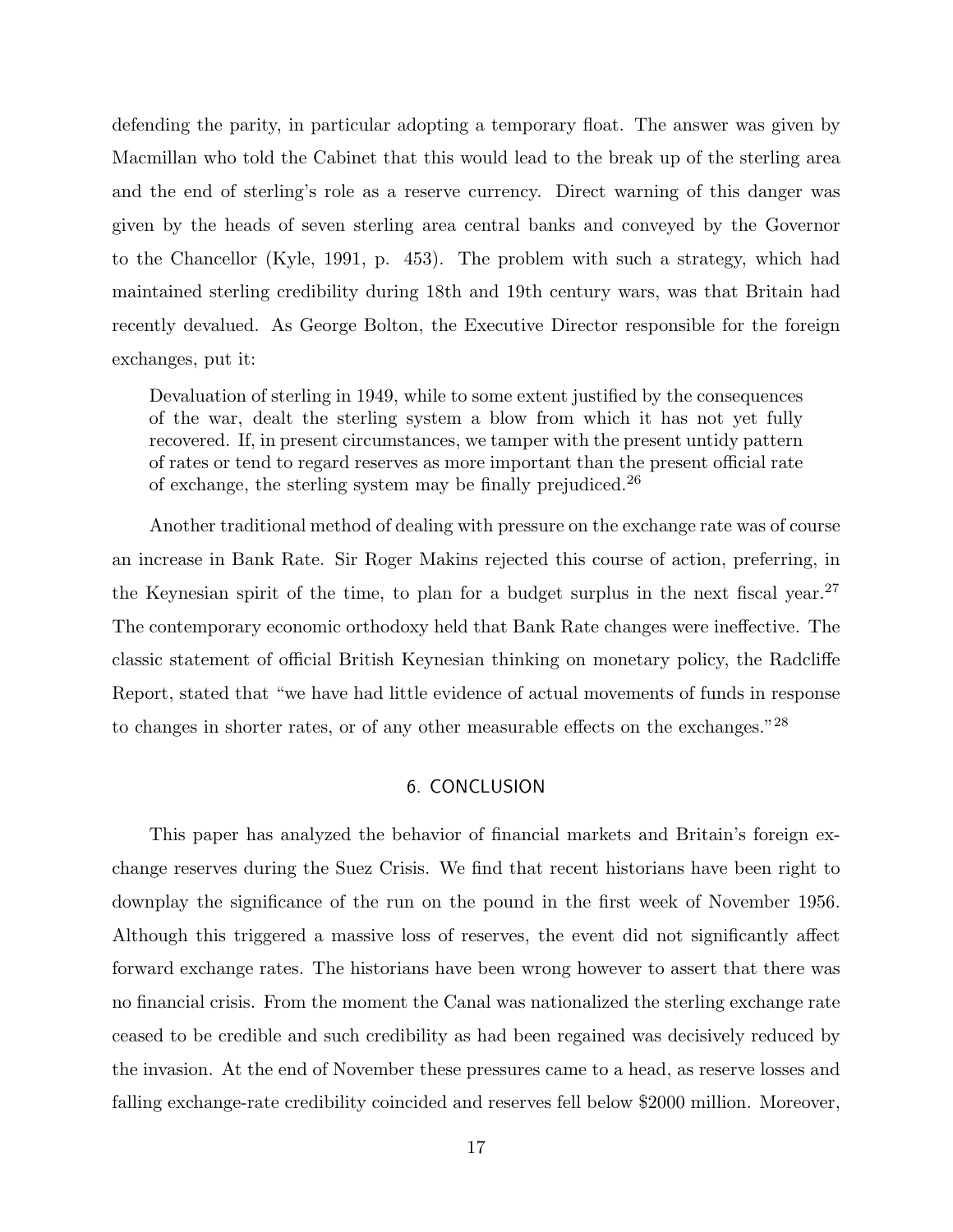the rate of reserve loss was greater than in other sterling crises.

In addition to providing new evidence on the credibility of sterling and the timing and scale of reserve losses, we have characterized the Bank of England's intervention tactics. The Bank's goal was to do everything possible to defend the current parity. If that failed, a float with unification of the official and transferable rates (rather than more controls) would have ensued, according to internal Bank and Treasury documents.<sup>29</sup> To the best of our knowledge, we have provided the first econometric study of intervention during the pre-convertibility period of the Bretton Woods system. Statistical evidence shows that the Bank used the Exchange Equalisation Account to react strongly to both the official and transferable sterling markets in New York.

In the Suez crisis, Britain was forced to abandon its political objectives in exchange for IMF credit. But the Bank of England and Treasury achieved a limited success in that they defended sterling without allowing a large discount on transferable sterling, until the negotiation of the IMF and EXIM Bank loans. A widening of the transferable discount would have been a significant retreat from convertibility. Our finding that the British authorities targeted this discount demonstrates that the they regarded convertibility as a priority in 1956, before the members of the European Payments Union formally adopted convertibility. The evidence also suggests that convertibility may have been regarded as more important than the foreign policy objectives of the Suez expedition.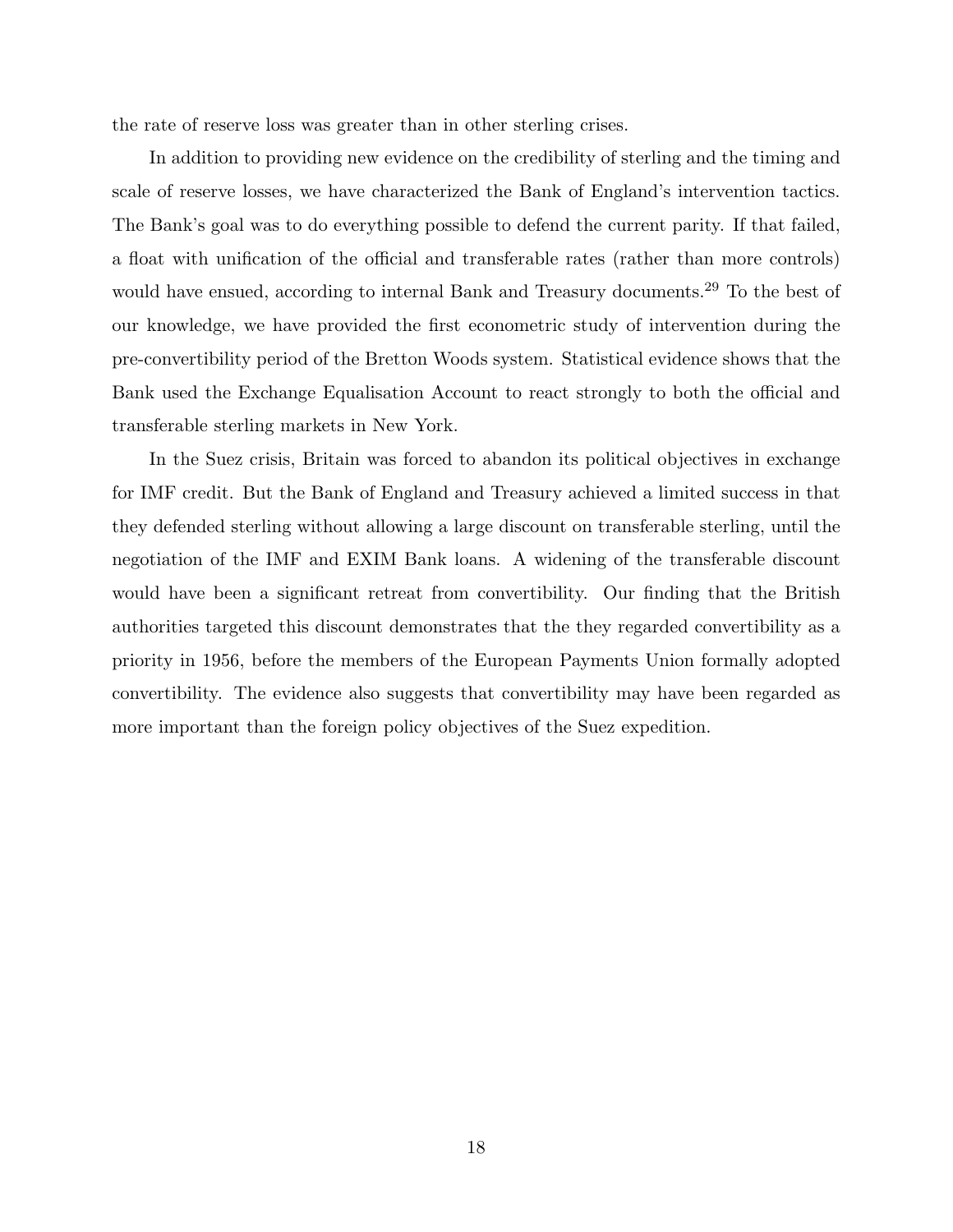| Type of transaction                   | Amount (\$ millions) |  |
|---------------------------------------|----------------------|--|
| EPU settlements                       | $-30.6$              |  |
| US offshore purchases                 | 4.2                  |  |
| US aid                                | 1.1                  |  |
| sterling area central banks           | $-14.6$              |  |
| forward operations including swaps    | 84.5                 |  |
| market support: transferable sterling | $-30.9$              |  |
| market support: official sterling     | $-330.7$             |  |
| sale of US Treasury bonds             | 36.4                 |  |
| other transactions                    | 1.3                  |  |
| Total                                 | $-279.3$             |  |

# **Table 1: Movements of the Exchange Equalisation Account: November 1956**

*Source:* BoE E1D 3/114: "Gold and Dollar Reserves".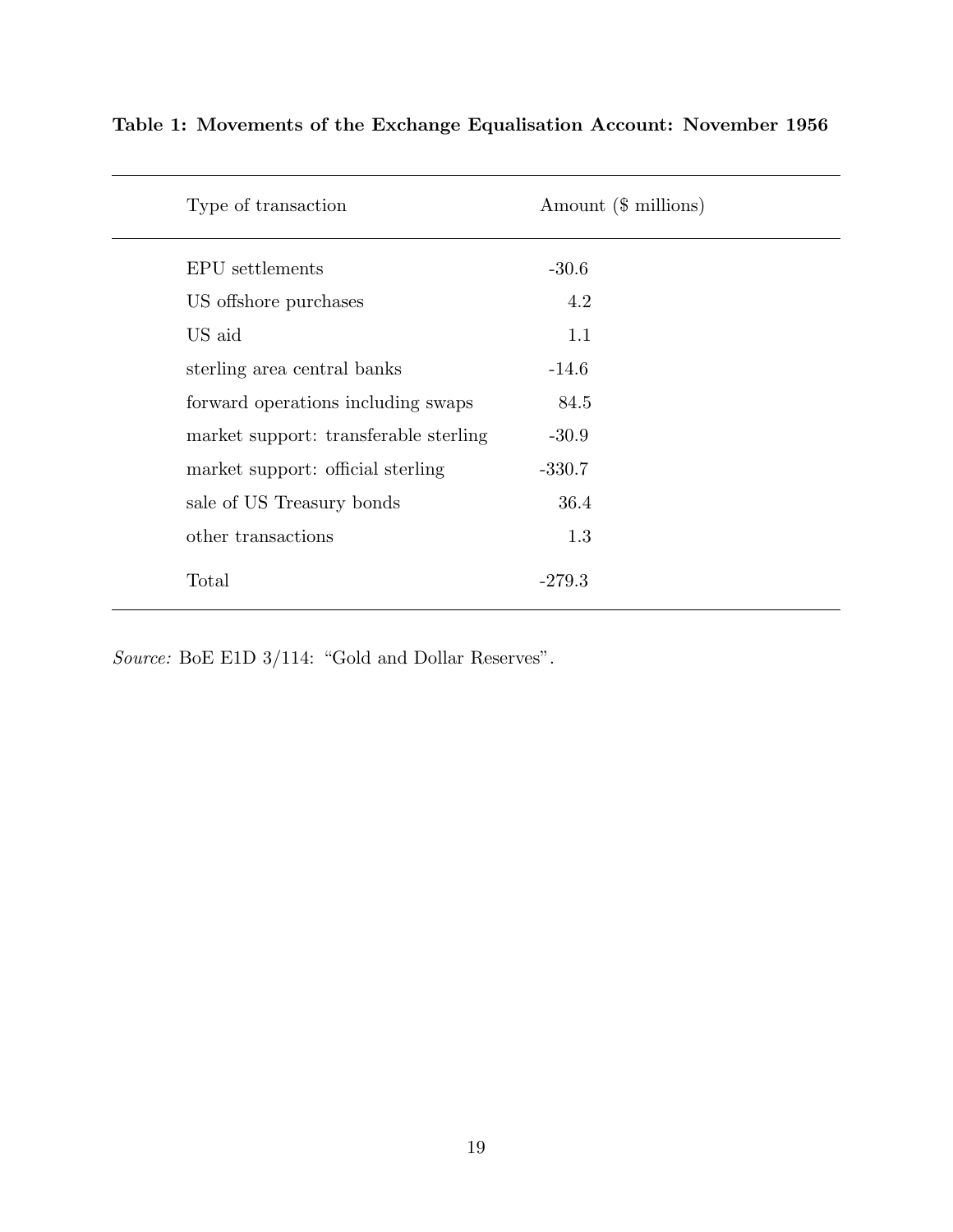$I_t = \beta_0 + \beta_1 I_{t-1} + \beta_2 (e_{t-1} - 2.7825) + \beta_3 (ez_{t-1} - 0.99e_{t-1}).$ 

1 June - 31 December 1956:  $T = 147$ 

| $\hat\beta_0$   | $-4.98$ | (5.42) |
|-----------------|---------|--------|
| $\hat{\beta}_1$ | 0.28    | (2.27) |
| $\hat{\beta}_2$ | 293.25  | (3.72) |
| $\hat{\beta}_3$ | 219.33  | (2.39) |
|                 |         |        |
| $R^2$           | 0.30    |        |
| LM(1)           | 1.14    | (0.28) |
| LM(5)           | 25.23   | (0.00) |
| LM(10)          | 36.44   | (0.00) |
| LM(20)          | 38.67   | (0.01) |
| F(4, 139)       | 5.67    | (0.00) |
|                 |         |        |

*Notes:*  $I_t$  is the daily reserve change,  $e_t$  is the official sterling exchange rate in dollars, and  $e_{i}$  is the exchange rate for transferable sterling. Parentheses after coefficients contain tvalues, based on heteroskedasticity and autocorrelation consistent standard errors.  $LM(j)$ is the Lagrange multiplier test for jth-order residual autocorrelation and  $F$  is the Chow test statistic for stability, based on splitting the sample at 29 October. Parentheses after test statistics contain  $p$ -values.  $R^2$  is the centered value.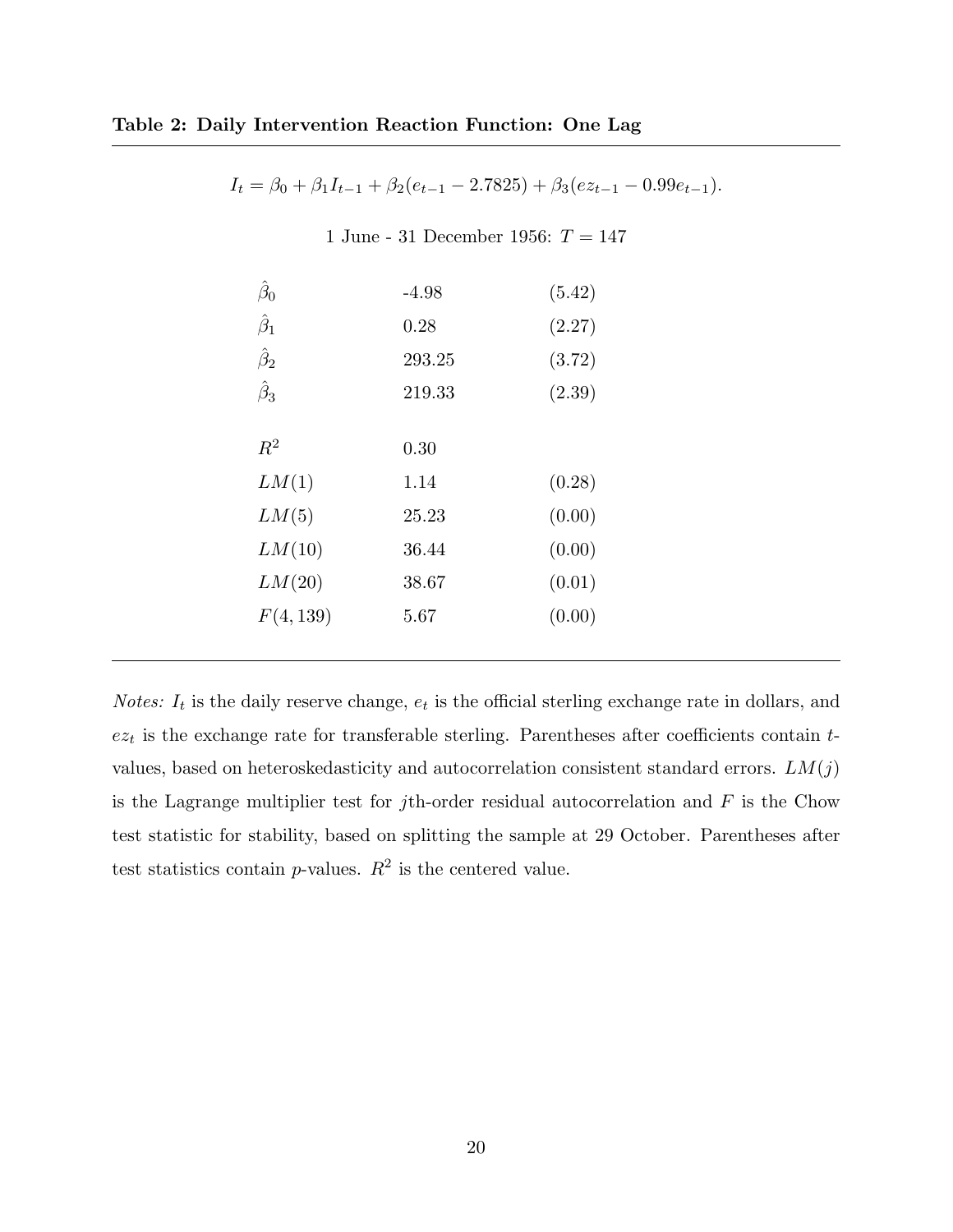**Table 3: Daily Intervention Reaction Function: Seven Lags**

$$
\Delta I_t = \gamma_0 + \sum_{i=1}^6 \gamma_{1i} \Delta e_{t-1} + \sum_{i=1}^6 \gamma_{2i} \Delta e z_{t-1}
$$

$$
- \sum_{i=1}^6 \gamma_{3i} [I_{t-i} - \alpha_1 (e_{t-i} - 2.7825) - \alpha_2 (e z_{t-i} - 0.99 e_{t-i})].
$$

7 June - 31 December 1956:  $T = 141$ 

| $\hat{\gamma}_0$    | $-3.88$ | (2.88)  |
|---------------------|---------|---------|
| $\hat{\gamma}_{11}$ | 1167.43 | (2.51)  |
| $\hat{\gamma}_{21}$ | 20.23   | (0.09)  |
| $\hat{\alpha}_1$    | 450.63  | (3.03)  |
| $\hat{\alpha}_2$    | 485.42  | (3.018) |
|                     |         |         |
| $R^2$               | 0.52    |         |
| LM(1)               | 0.82    | (0.37)  |
| LM(5)               | 13.64   | (0.02)  |
| LM(10)              | 18.81   | (0.04)  |
| LM(20)              | 33.01   | (0.03)  |
| F(21,98)            | 1.82    | (0.03)  |
|                     |         |         |

*Notes:*  $I_t$  is the daily reserve change,  $e_t$  is the official sterling exchange rate in dollars, and  $e_{zt}$  is the exchange rate for transferable sterling. Parentheses after coefficients contain  $t$ values, based on heteroskedasticity and autocorrelation consistent standard errors.  $LM(j)$ is the Lagrange multiplier test for jth-order residual autocorrelation and  $F$  is the Chow test statistic for stability, based on splitting the sample at 29 October. Parentheses after test statistics contain  $p$ -values.  $R^2$  is the centered value.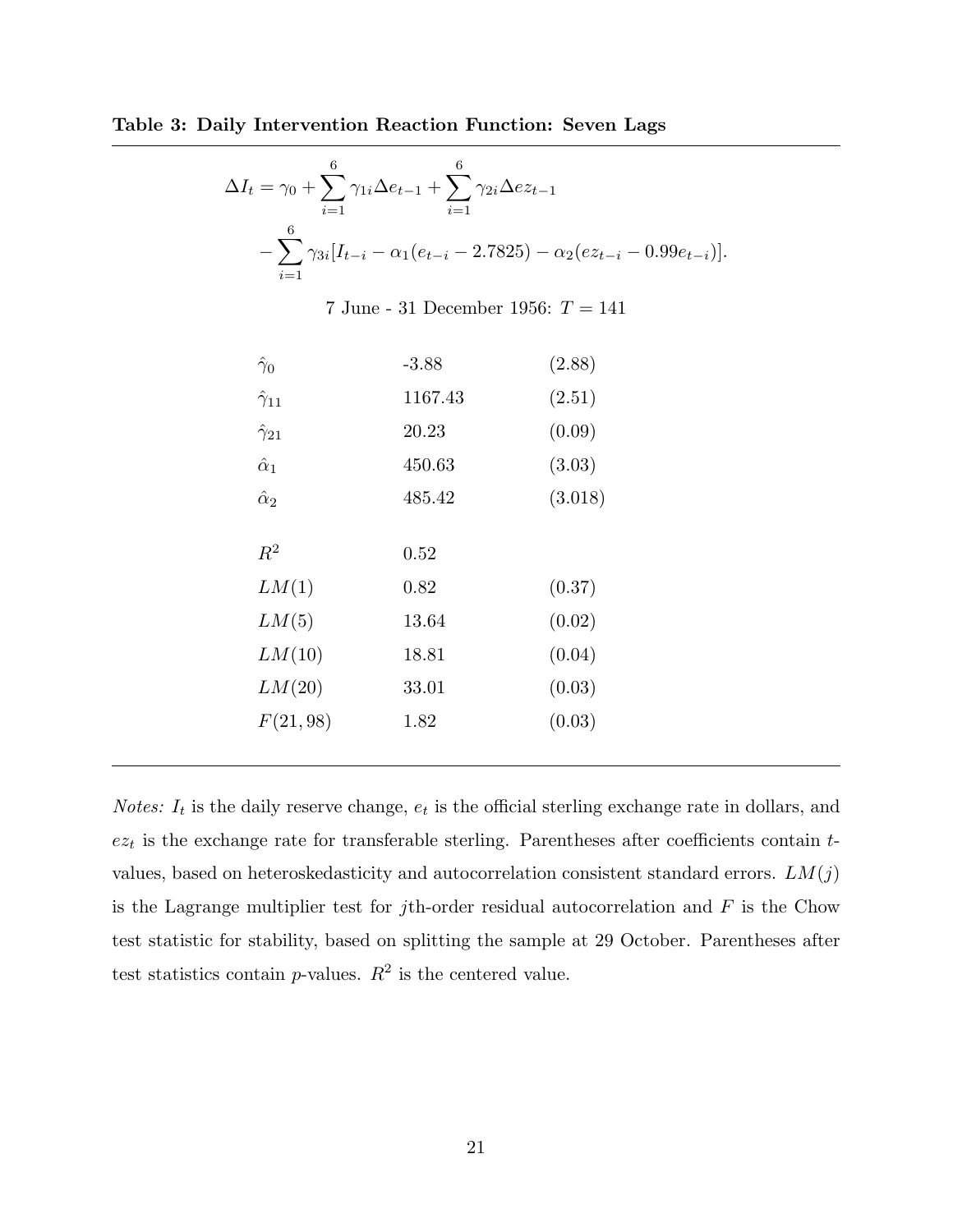# APPENDIX A: A SUEZ CHRONOLOGY

Events which were secret, and unknown to markets, are in brackets.

| $19$ July                  | Dulles announces that the US will not fund the Aswan Dam.                                                       |
|----------------------------|-----------------------------------------------------------------------------------------------------------------|
| 26 July                    | Nasser nationalizes the canal                                                                                   |
| 27 July                    | Britain blocks Egypt's sterling assets                                                                          |
| 1 August                   | Dulles meets Eden and Macmillan in London on Suez                                                               |
| $16-24$ August             | London conference of canal users issues declaration<br>that the canal will be run by its association and the UN |
| 1 September                | Egypt announces that European pilots may leave Egypt                                                            |
| 1 September                | (Approximate date of arrival of French troops in<br>British bases in Cyprus)                                    |
| 15 September               | Egyptian pilots successfully guide ships through the canal                                                      |
| 19-21 September            | Second London conference of canal users fails to reach consensus                                                |
| 25-30 September            | Macmillan discusses Suez in Washington                                                                          |
| 25 September               | (France informs Israel they are ready for joint)<br>action against Nasser)                                      |
| 26 September               | Britain and France request Security Council debate on<br>'unilateral action by the Egyptian government'         |
| $30$ September – 1 October | (Secret French-Israeli conference at St. Germain to discuss<br>military cooperation against Nasser)             |
| 5-9 October                | Inconclusive Security Council debate in closed session                                                          |
| $10-12$ October            | (Secret negotiations between Britain, France, and Egypt agree)<br>on six principles for settling the crisis)    |
| $10-11$ October            | Large-scale Israeli raid on Qalqilya, Jordan                                                                    |
| 14 October                 | Security Council accepts six principles but Russia<br>vetoes powers to canal users association                  |
| 17 October                 | France requests and is granted an IMF standby<br>credit of \$262.5 million                                      |
| 19 October                 | Russia agrees to Gomulka taking power in Poland, after<br>earlier threatening to prevent this                   |
| 21 October                 | Pro-Egyptian Nabulsi government wins Jordanian election                                                         |
| 22 October                 | (Sèvres conference coordinates British, French, and Israeli<br>plan of action against Egypt)                    |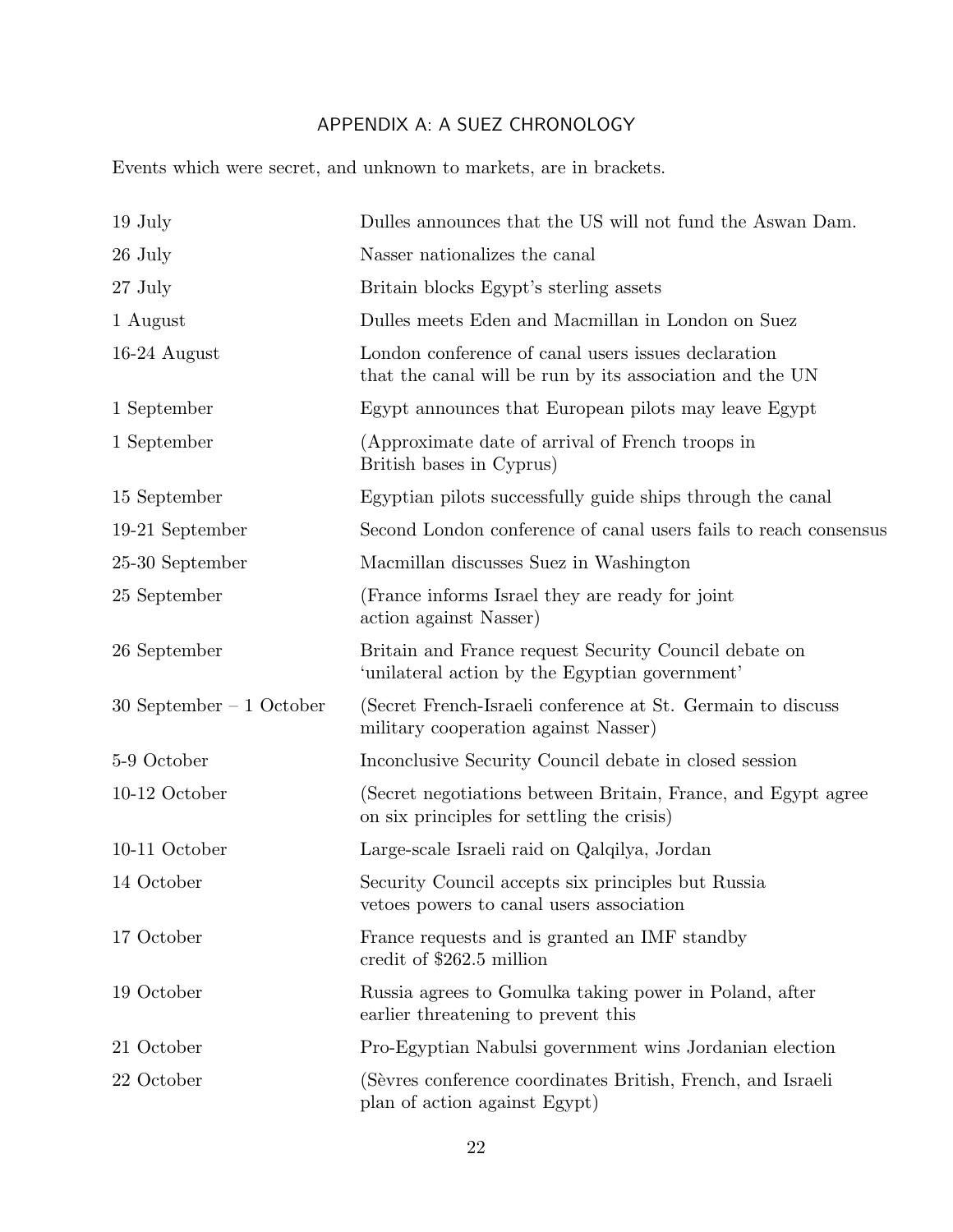| 23 October  | Hungarian uprising                                                                                                                             |
|-------------|------------------------------------------------------------------------------------------------------------------------------------------------|
| 29 October  | Israel invades the Sinai peninsula                                                                                                             |
| 30 October  | Joint British and French ultimatum orders Israel and<br>Egypt to cease hostilities                                                             |
| 31 October  | British and French air strikes against Egyptian air bases begin                                                                                |
| 1 November  | Emergency Security Council session                                                                                                             |
| 2 November  | Dulles introduces a General Assembly resolution<br>condemning Britain, France and Israel.<br>Imre Nagy appeals to the West for active support. |
| 4 November  | General Assembly demands cease-fire and<br>introduction of peace-keeping troops.<br>USSR army enters Budapest.                                 |
| 5 November  | Anglo-French force lands at Port Said.<br>USSR prime minister threatens Britain and France.                                                    |
| 6 November  | Macmillan tells the cabinet of reserve losses, and<br>recommends acceptance of the cease-fire, which is agreed.                                |
| 7 November  | Israel accepts the cease-fire.                                                                                                                 |
| 8 November  | Eden orders preparations for withdrawal.                                                                                                       |
| 12 November | Macmillan tells Parliament that sterling must<br>be devalued if reserve losses continue at the current rate.                                   |
| 20 November | Tough oil rationing in Britain.                                                                                                                |
| 21 November | Hammarskjöld tells the General Assembly that<br>the canal cannot be cleared until there<br>is a full British and French withdrawal.            |
| 24 November | US votes for a Security Council Resolution calling<br>for immediate and unconditional withdrawal.                                              |
| 3 December  | Britain and France agree to withdraw.                                                                                                          |
| 6 December  | Nixon praises Britain and France in a public speech.                                                                                           |
| 10 December | IMF agrees to a UK drawing of \$561.5 million<br>and grants a standby credit of \$738.5 million.                                               |
| 21 December | British and French troops complete their withdrawal.                                                                                           |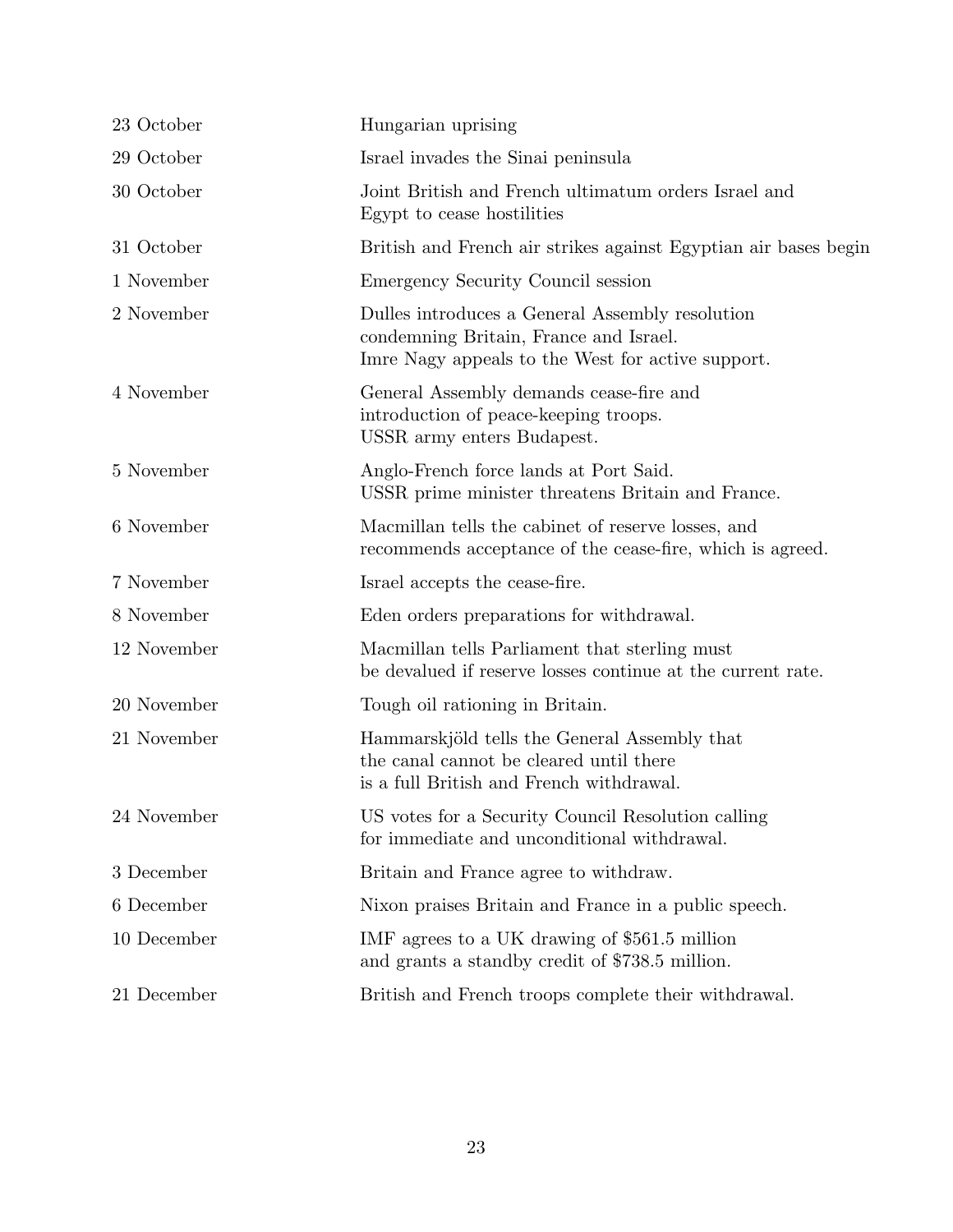## APPENDIX B: DATA SOURCES

Sterling exchange rates were collected from the *New York Times* for 1 June 1956 to 31 January 1957. Prices are found in the box "Foreign Exchange Rates" and are closing values. The rates are the spot cable rate, 30, 60 and 90-day forward rates, and the transferable rate, decimalized, in U.S. dollars. Data are daily. There are no quotations on Saturdays, Sundays, and holidays listed in the text. French franc quotations were collected from the same source.

Sterling spot and one-month forward rates, for 1 June 1956 to 31 January 1957, also were collected from *The Economist*. Prices are found in the box "London Closing Exchange Rates and Gold Price." Differences between the rates in London and New York could be arbitraged away, for the U.K. belonged to the dollar and sterling areas and the European Payments Union. But we studied prices from both markets because (i) the London market was open on Saturdays; (ii) the London market closed earlier each day because of the time-zone difference; and (iii) *The Economist* reports a range of values whereas the *New York Times* reports a single value. We averaged the London values, which produces a smoother series than the New York series.

Market intervention by the Bank of England and other information on daily reserves were collected from BoE C8/9 *Foreign Exchange Dealers Reports* in the archives of the Bank of England.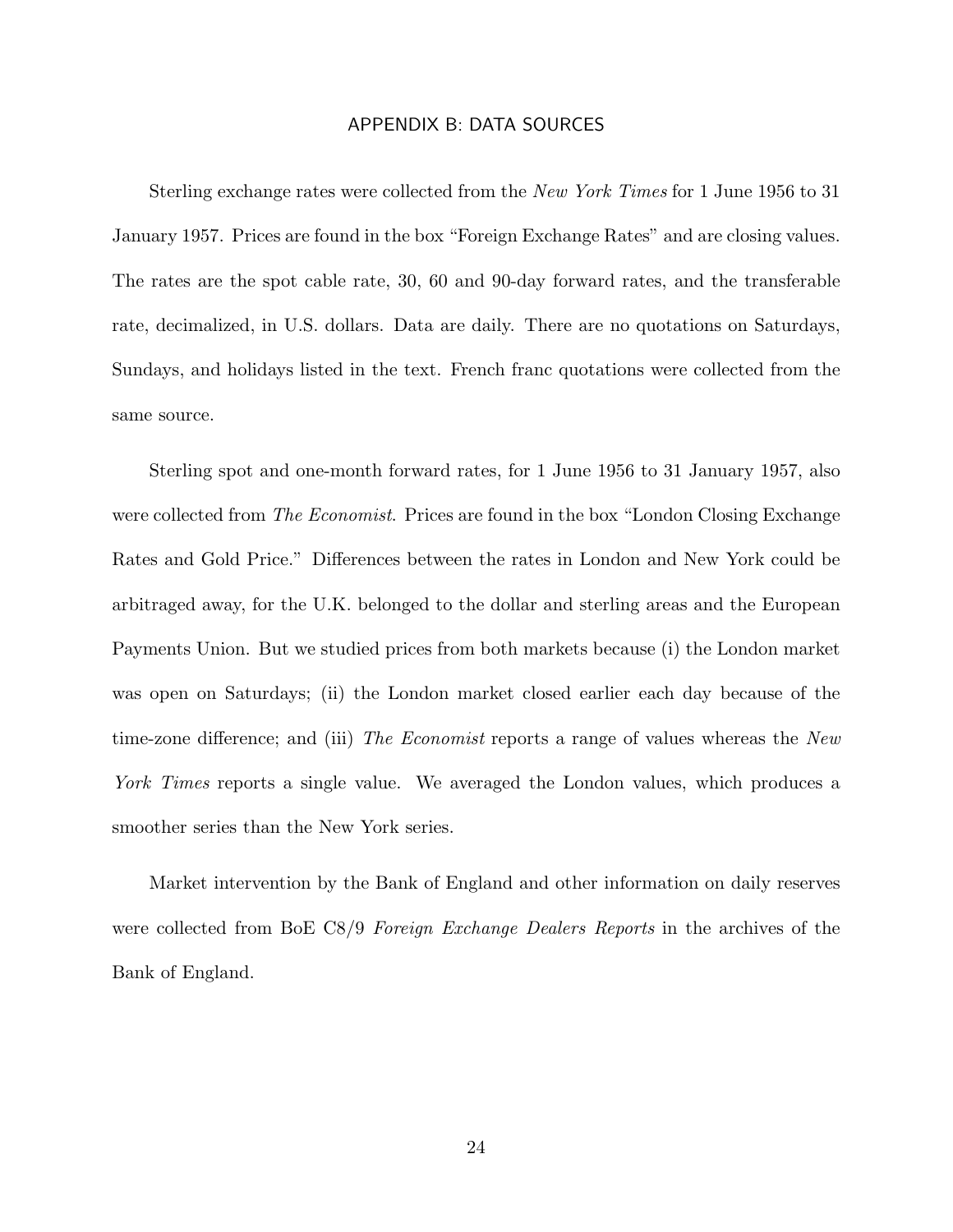#### **Notes**

1. This account follows Horne's (1988) authorized biography of Macmillan. See also Gorst and Johnman (1997, pp. 139-141) who reproduce Macmillan's pivotal memorandum to the Cabinet of 20 November 1956.

2. Kyle (1991, p. 465). He subtitles this section of the book, ironically, "Macmillan's Reserves Depart."

3. See BoE EC3/1: "A history of exchange control: An exercise by Mr. Ruddle", p. 295.

4. Sir Roger Makins, Joint Permanent Secretary to the Treasury, noted the problem of the Kuwait gap at the end of the Suez crisis: "We have felt inhibited from closing this gap because, unless we had the full cooperation of the Ruler, it would be very difficult to administer any form of control and because there would in any case be a serious danger of undermining the Ruler's confidence in sterling and in the advantages of the sterling connection. The only fully effective remedy is expulsion from the sterling area." BoE G1/99, 18 December 1956: "Policy if we do not succeed in holding the rate for sterling"; Appendix A, exchange control measures.

5. See Einzig (1968) and Obstfeld and Taylor (1997).

6. BoE E1D/3/411: "Action likely to have been taken in November" and "Gold and dollar reserves."

7. BoE G1/124, 2 November 1956: Sir Denis Ricketts to Sir Leslie Rowan; "Emergency action."

8. BoE OV/31/55, 12 September 1956: "US aid for the oil operation."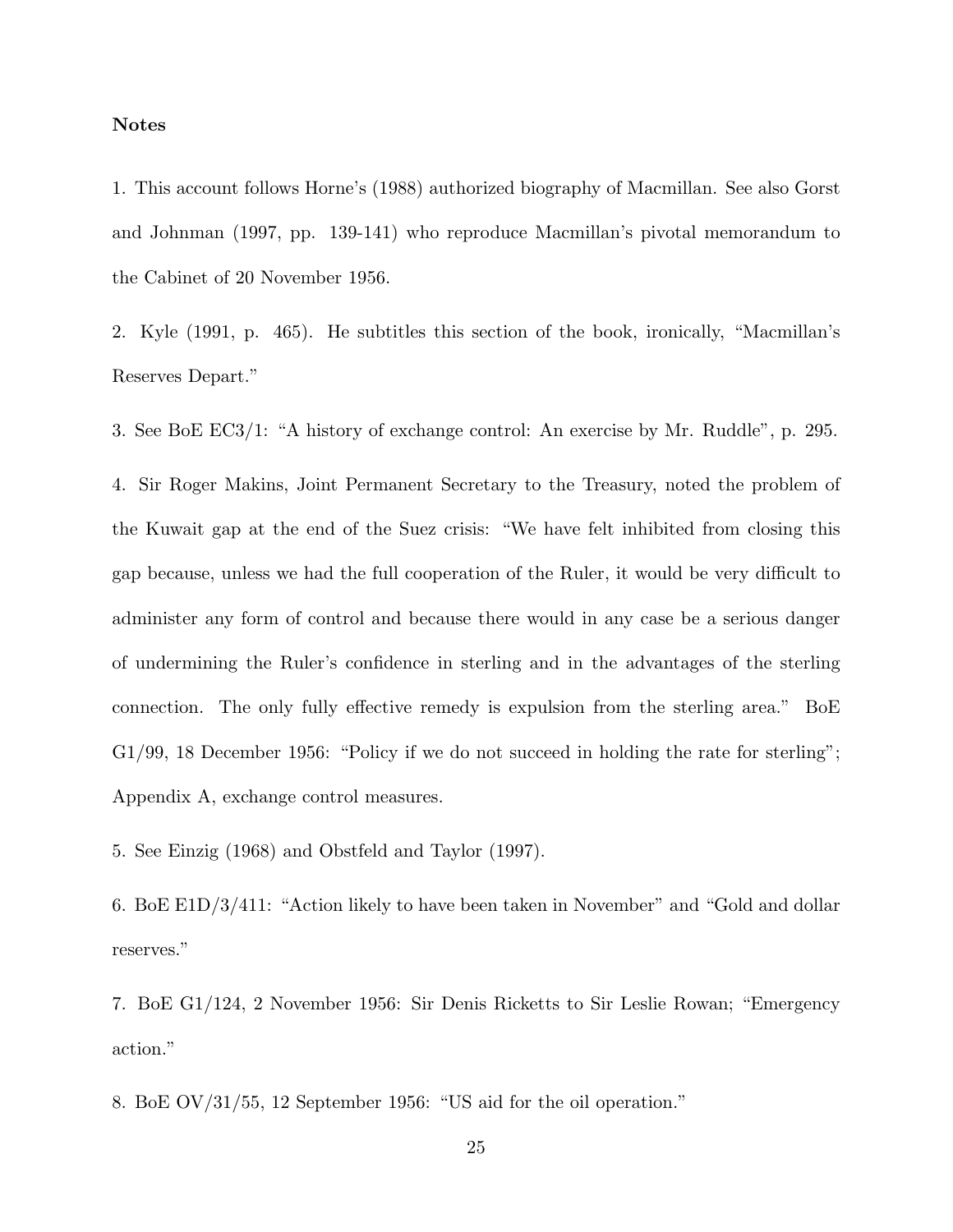9. This behavior of the forward rate at monthly frequency was noted in studies conducted soon after the crisis but is neglected in general histories of the crisis. See Bank for International Settlements (1957, pp. 193-195) and Katz (1961, p. 8).

10. See for example "Strains on the Sterling Area", *The Economist* 16 June 1956, p. 6.

11. See for example "Sterling at Support Point," *The Economist* 1 September 1956, p.735.

12. See for example the discussion in BoE G124/1, 8 November 1956: "Crash action," and also Kunz (1991, p. 148). Sir Leslie Rowan stressed the importance of making these payments: "In present circumstances it would obviously be most damaging to sterling if we were openly branded as being in default." BoE G1/124, 13 November 1956: JHR (Rowan) to Sir Roger Makins, "Sterling."

13. Garber and Svensson (1995) supply a comprehensive survey.

14. See Kunz (1991, p. 150) and Fforde (1992, p. 558) for a discussion of these transactions.

15. BoE C8/9: "Foreign exchange dealers reports."

16. Total reserve losses, excluding forward operations and the sale of US Treasury bonds, were \$405.2 million. The discrepancies probably derive from the fact that the data in the foreign exchange dealers' reports are rounded to the nearest hundred thousand dollars.

17. BoE C8/9, 30 October 1956: "Foreign exchange and gold markets." BoE C8/6, mid-day 30 October 1956: "Foreign exchange and gold markets." See also "Squeeze on Sterling," *The Economist* 15 November 1956.

18. Significant losses would have occurred through this channel had not \$42.7 million in gold been made available by the South African Reserve Bank.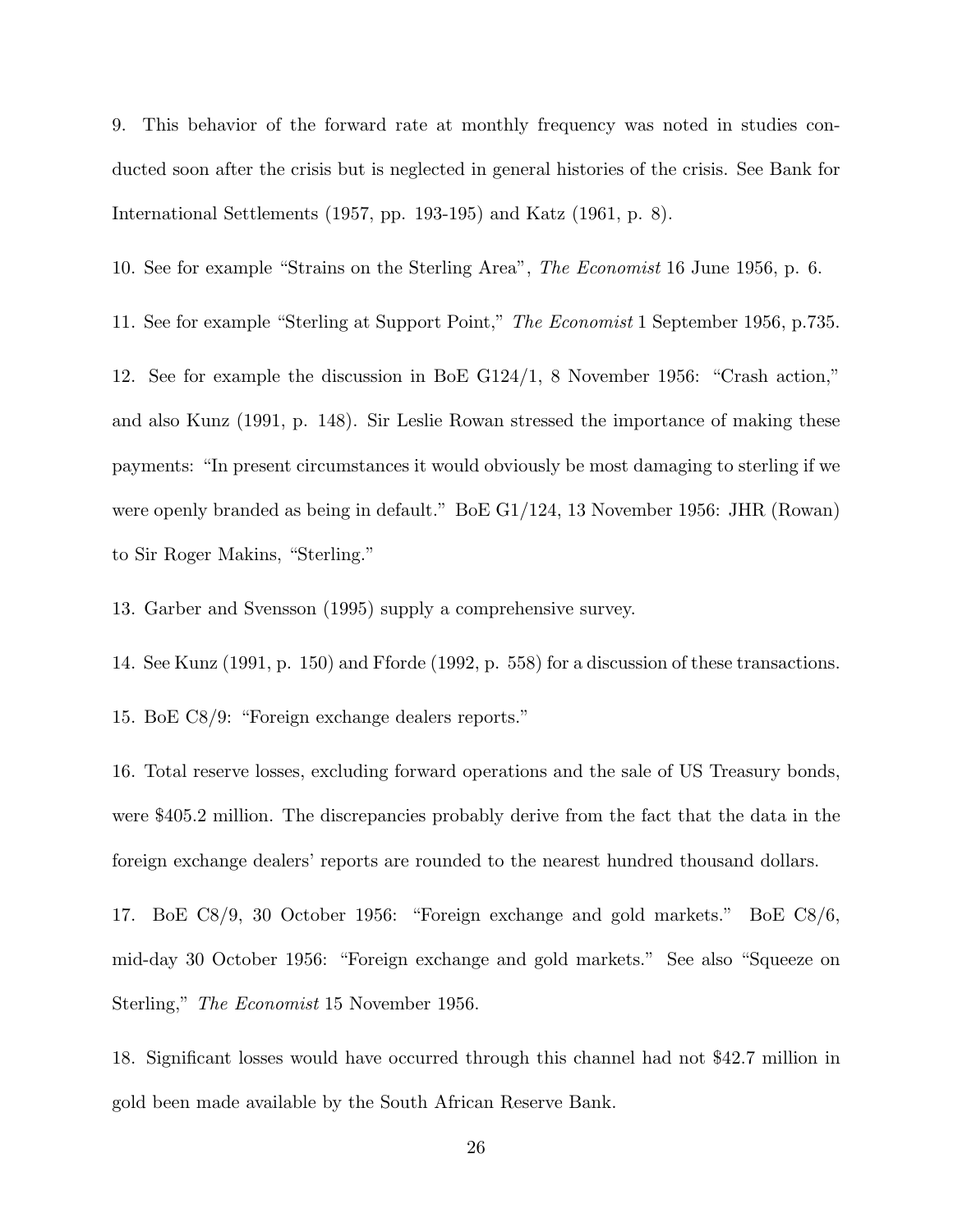19. BoE E1D/3/411: "Action likely to have been taken in November" and "Gold and dollar reserves."

20. See for example PRO cabinet memorandum CP(46)401, 29 October 1946, in CAB 129/14. In 1948 the Government published a White Paper (CMD 7545) which declared that during EPU it would be necessary to maintain reserves at 550 million pounds (\$2200 million).

21. See Cairncross and Eichengreen (1983, p. 147).

22. See Dow (1964, p. 73).

23. We rely on Fforde (1992) and the Bank of England's own internal history, BoE EC3/1: "A history of exchange control: An exercise by Mr. Ruddle." See also Scammell (1965) and *The Economist*, May 5, 1956, p.489.

24. See BoE C8/6 or *The Economist* 15 September 1956, p. 904. BoE C8/9 'Market report for 6th November 1956' noted that "transferable sterling was heavily offered in Zurich in a nervous and uncertain market."

25. Kunz (1991, p. 136) stated that transferable sterling was "an indicator of the strength of the currency." Dow (1964, p. 86) quotes Heathcoat Amory, Chancellor of the Exchequer in the late 1950s: "Some have argued I know, that ... we had the freedom to allow the discount to widen in times of strain ... but in practice that freedom has simply not been there. This is not only because a widening of the discount would have restored the profitability of commodity shunting; it is also because falls in the transferable rate – and this is very important – would have advertised a weakness in sterling." At the height of the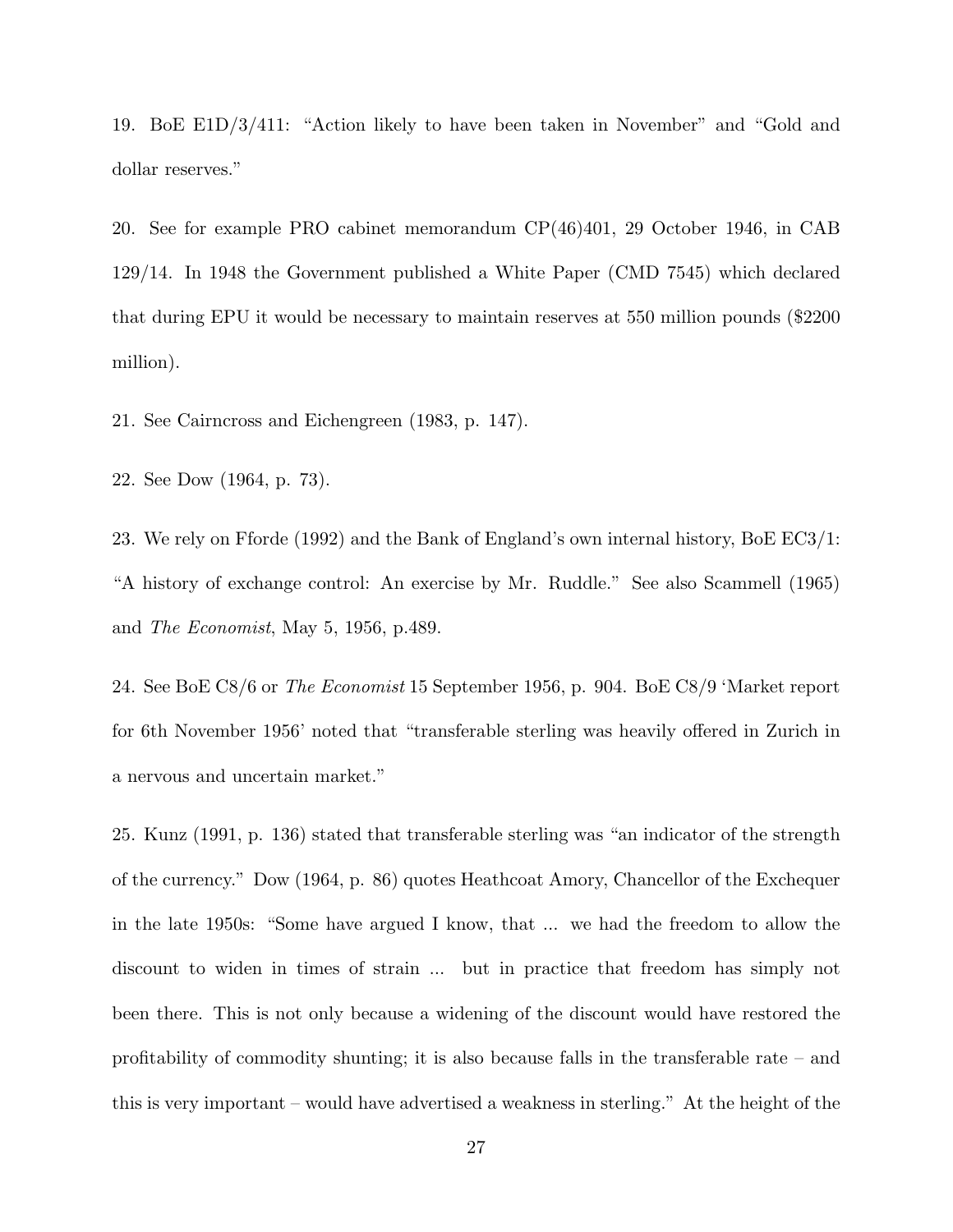crisis the Bank of England's Executive Director, Sir George Bolton, stated that : "There is no doubt that the unofficial rates, particularly transferable sterling, influence foreign opinion; the movement of the rate is undoubtedly regarded as a better indicator of the condition of sterling than the official rate." BoE G1/124, 7 November 1956: "The foreign exchange market."

26. BoE G1/124, 7 November 1956: "The foreign exchange market." British officials regarded the potential internal and external results of floating as catastrophic: " This [floating] would be a catastrophe, affecting not only the cost of living, the level of wages *etc.* in this country but also having a disastrous effect on our external economic relationships, Sterling Area, Commonwealth, O.E.E.C., oil, *etc.*. Notes for Chancellor's statement in cabinet, 13 November 1956. Sir Leslie Rowan described floating as a "last resort"; BoE G1/124, 1 November 1956: "Emergency action."

27. "I believe there is no present case (subject to possible moves in overseas rates) for a rise in Bank Rate. But there seems to be a strong case for a definite decision (to be announced as soon as constitutionally possible) to work an overall budget surplus for 1957/8, and also for an immediate review of all Government commitments both on capital and on current account." BoE G1/124, 16 November 1956: Sir R. Makins to the Chancellor of the Exchequer.

28. Report of the committee on the working of the monetary system (1959, para 695).

29. Fforde (1992, p. 554); BoE G1/124 memo of Sir Roger Makins (Joint Permanent Secretary of Treasury) to the Chancellor and "Note on a meeting at the Treasury on Monday 19th November."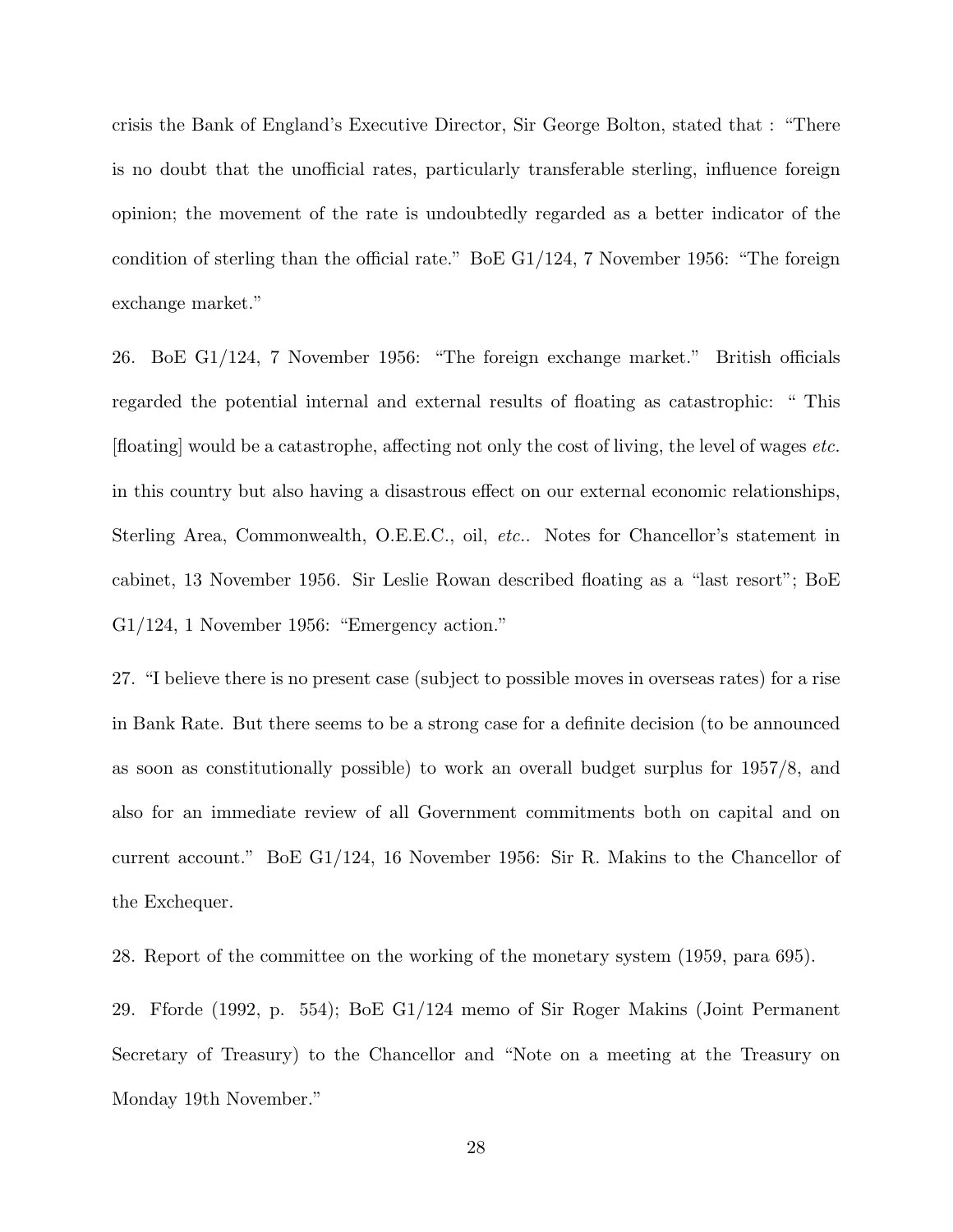#### REFERENCES

Almekinders, G.J. (1995), *Foreign Exchange Intervention.* Brookfield VT: Edward Elgar.

- Almekinders, G.J. and Eijffinger, S.C.W. (1996), "A Friction Model of Daily Bundesbank and Federal Reserve Intervention." *Journal of Banking and Finance* 20, 1365-1380.
- Bank for International Settlements (1957), *Annual Report.* Basle: BIS.
- Bordo, M.D. and Schwartz, A.J. (1996), "Why Clashes between Internal and External Stability end in Currency Crises, 1797-1994." *Open Economies Review* (Supplement) 7, 437-468.
- Cairncross, A. and Eichengreen, B. (1983), *Sterling in Decline: The Devaluations of 1931, 1949, and 1967.* Oxford: Basil Blackwell.
- de Lattre, A. (1959), *Les Finances Ext´erieures de la France*. Paris: Presses universitaires de France.
- Dominguez, K.M. and Frankel, J.A. (1993), *Does Foreign Exchange Intervention Work?* Washington D.C.: Institute for International Economics.
- Dow, J.C.R. (1964), *The Management of the British Economy, 1945-1960.* New York: Cambridge University Press.
- Edison, H.J. (1993), "The Effectiveness of Central-Bank Intervention: A Survey of the Literature After 1982." Special Papers in International Economics, No. 18. Princeton University.
- Eichengreen, B., Rose, A.K., and Wyplosz, C. (1996), "Speculative Attacks on Pegged Exchange Rates: An Empirical Exploration with Special Reference to the European Monetary System." In M. Canzoneri, W. Ethier, and V. Grilli (Eds.) *The New Trans-Atlantic Economy.* New York: Cambridge University Press.
- Eijffinger, S.C.W. and Gruijters, A.P.D. (1991), "On the Short Term Objectives of Daily Intervention by the Deutsche Bundesbank and the Federal Reserve System in the U.S. Dollar/Deutsche Mark Exchange Market." *Kredit und Kapital* 24, 50-72.
- Einzig, P. (1968), *Leads and Lags.* London: Macmillan.
- Fforde, J. (1992), *The Bank of England and Public Policy 1941-1958.* New York: Cambridge University Press.
- Garber, P.M. and Svensson, L.E.O. (1995), "The Operation and Collapse of Fixed Exchange Rate Regimes." In G. Grossman and K. Rogoff (Eds.) *Handbook of International Economics*, volume 3. Amsterdam: North-Holland.
- Giovannini, A. (1993), "Bretton Woods and Its Precursors: Rules versus Discretion in the History of International Monetary Regimes." In M.D. Bordo and B. Eichengreen (Eds.) *A Retrospective on the Bretton Woods System*. Chicago: University of Chicago Press and NBER. Pp. 109-147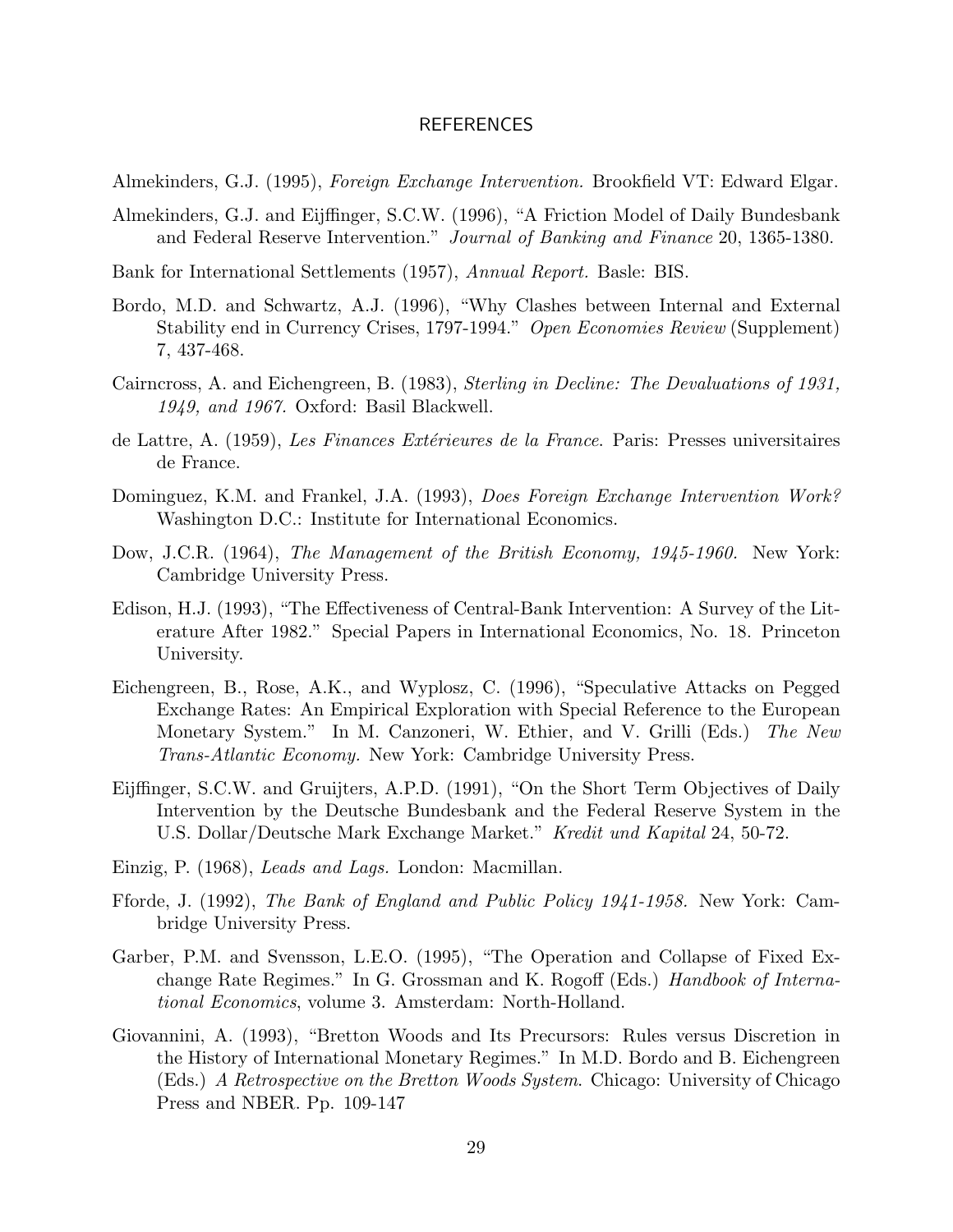- Goodhart, C.A.E. and Hesse, T. (1993), "Central Bank Forex Intervention Assessed in Continuous Time." *Journal of International Money and Finance* 12, 368-389.
- Gorst, A. and Johnman, L. (1997), *The Suez Crisis*. London: Routledge.
- Horne, A. (1988), *Macmillan*. London: Macmillan.
- International Monetary Fund (1957), *Annual Report.* Washington: IMF.
- Katz, S. I. (1961), *Sterling Speculation and European Convertibility: 1955–1958*. Essays in International Finance. No. 37. Department of Economics, Princeton University.
- Kyle, K. (1991), *Suez*. London: Weidenfeld and Nicolson.
- Kunz, D.B. (1989), "The Importance of Having Money: The Economic Diplomacy of the Suez Crisis." In W.R. Louis and R. Owen (Eds.) *Suez 1956: The Crisis and Its Consequences*. Oxford: Clarendon Press. Pp. 215-232.
- Kunz, D.B. (1991), *The Economic Diplomacy of the Suez Crisis*. Chapel Hill: University of North Carolina Press.
- Morgenstern, O. (1959), *International Financial Transactions and Business Cycles*. Princeton, NJ: Princeton University Press.
- Obstfeld, M.O. (1993), "The Adjustment Mechanism." In M.D. Bordo and B. Eichengreen (Eds.) *A Retrospective on the Bretton Woods System*. Chicago: University of Chicago Press and NBER.
- Obstfeld, M.O. and Taylor, A.M. (1997), "The Great Depression as a Watershed: International Capital Mobility over the Long Run." In M.D. Bordo, C.D. Goldin, and E.N. White (Eds.) *The Defining Moment: The Great Depression and the American Economy in the Twentieth Century.* Chicago: University of Chicago Press.
- Report of the Committee on the Working of the Monetary System, *Cmnd. 827*. London: HMSO.
- Scammell, W.M. (1965), *International Monetary Policy*. second edition. London: Macmillan.
- Schenk, C.R. (1994) "Closing the Hong Kong Gap: Hong Kong and the Free Dollar Market in the 1950s." *Economic History Review* 47, 335-353.
- Svensson, L.E.O. (1991), "The Simplest Test of Target Zone Credibility." *International Monetary Fund Staff Papers* 38, 655-665.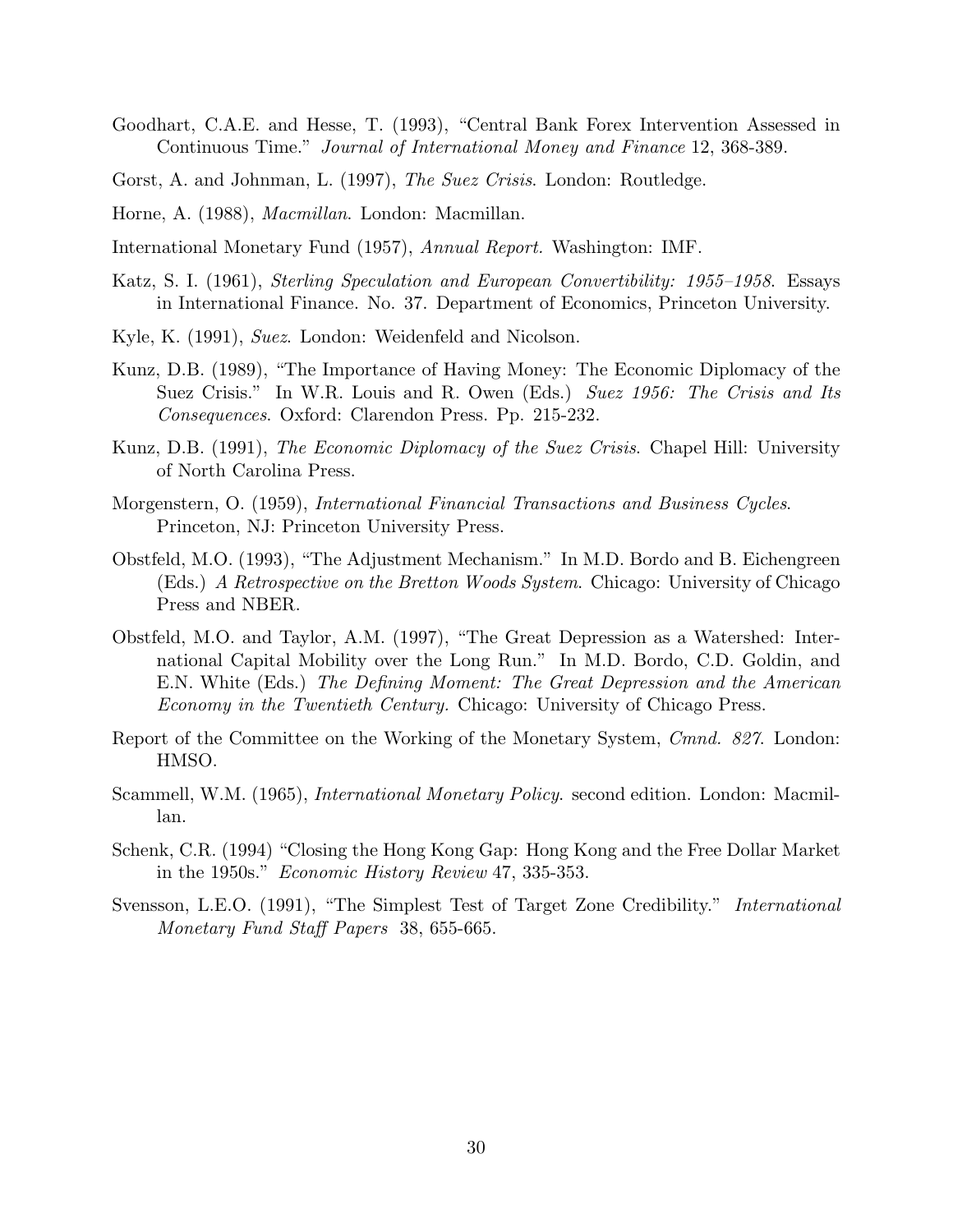**Figure 1: Spot exchange rate: Official sterling, New York**

**Figure 2: Forward exchange rates**

**Figure 3: Britain's reserves**

**Figure 4: Market intervention**

**Figure 5: Transferable sterling, New York**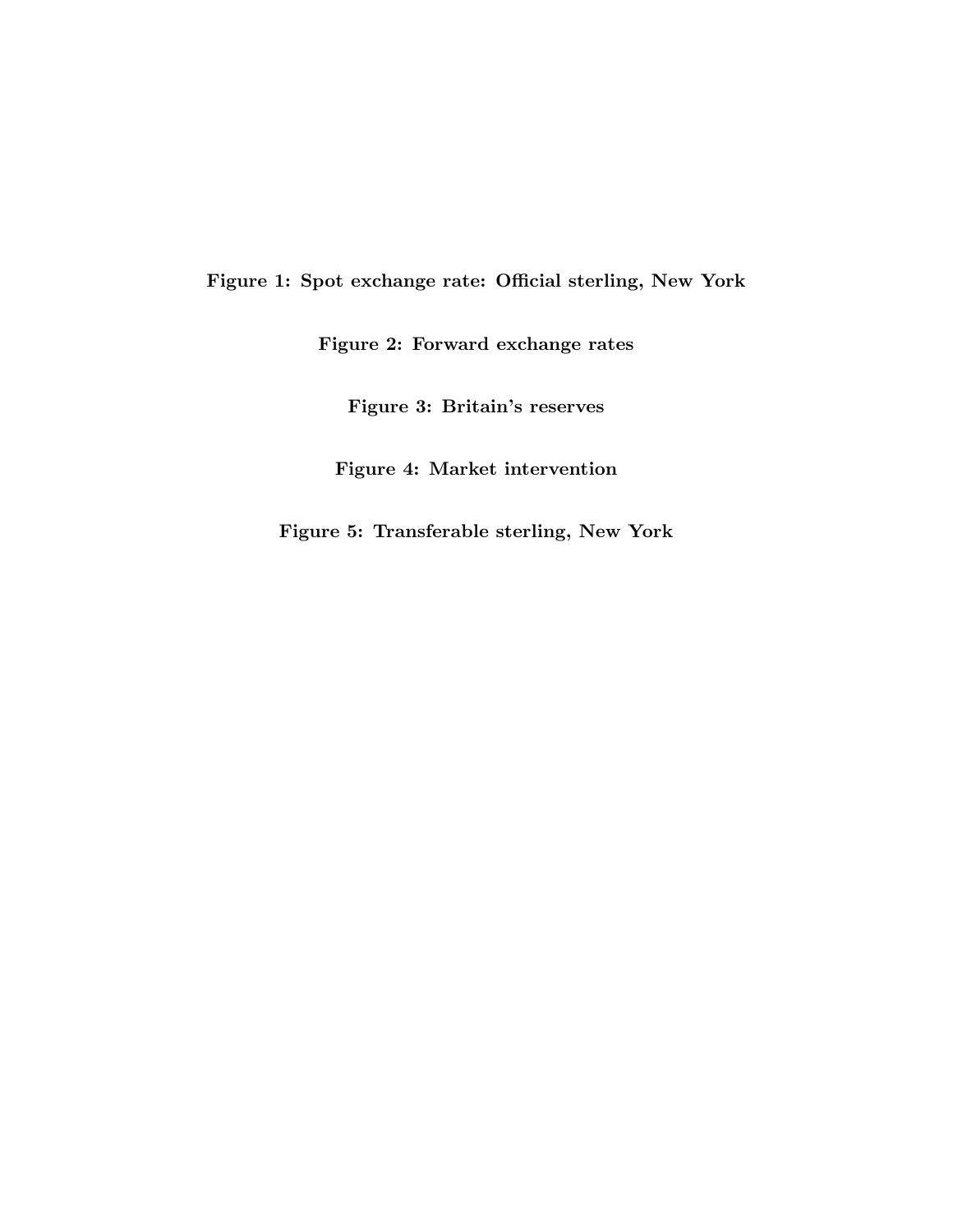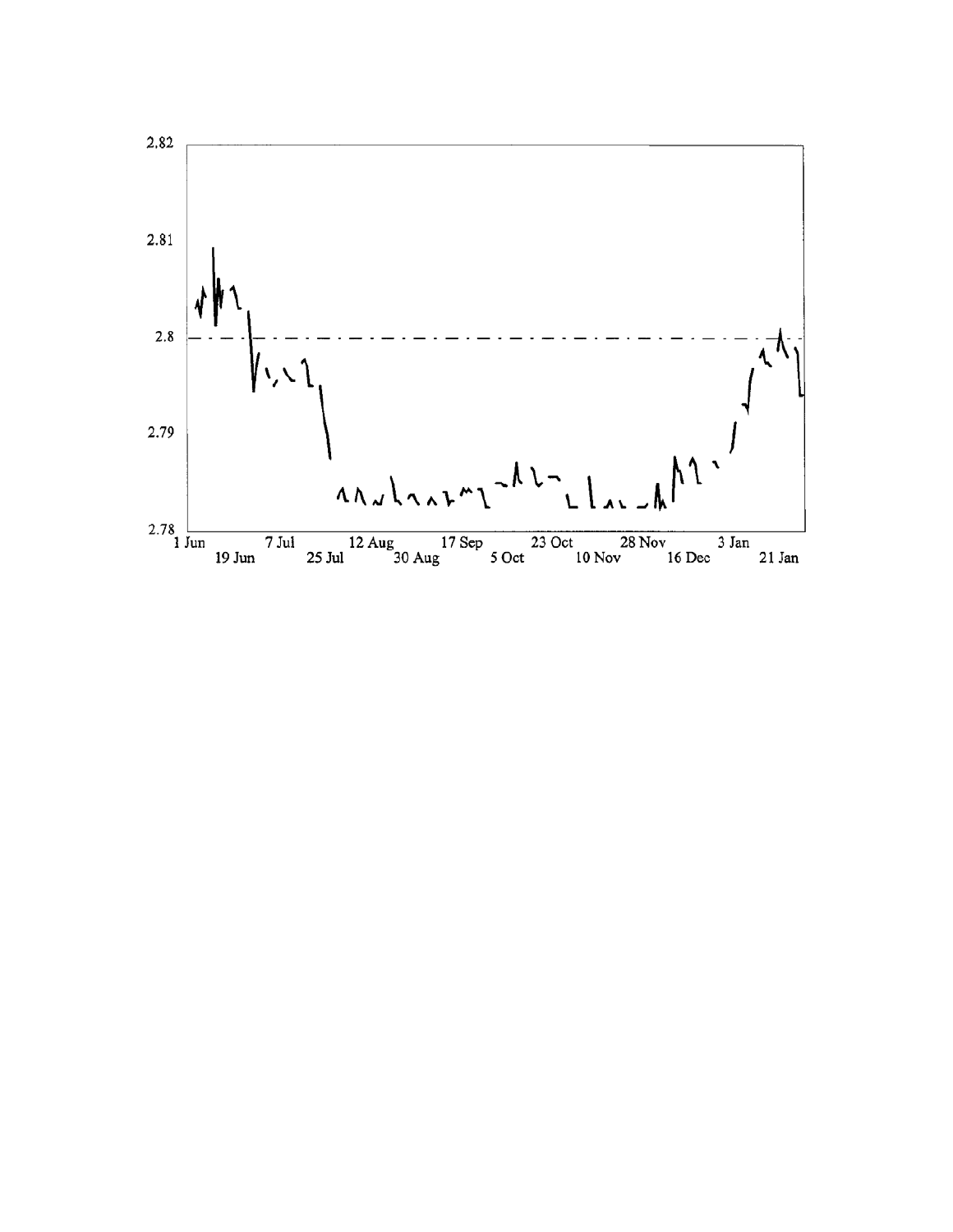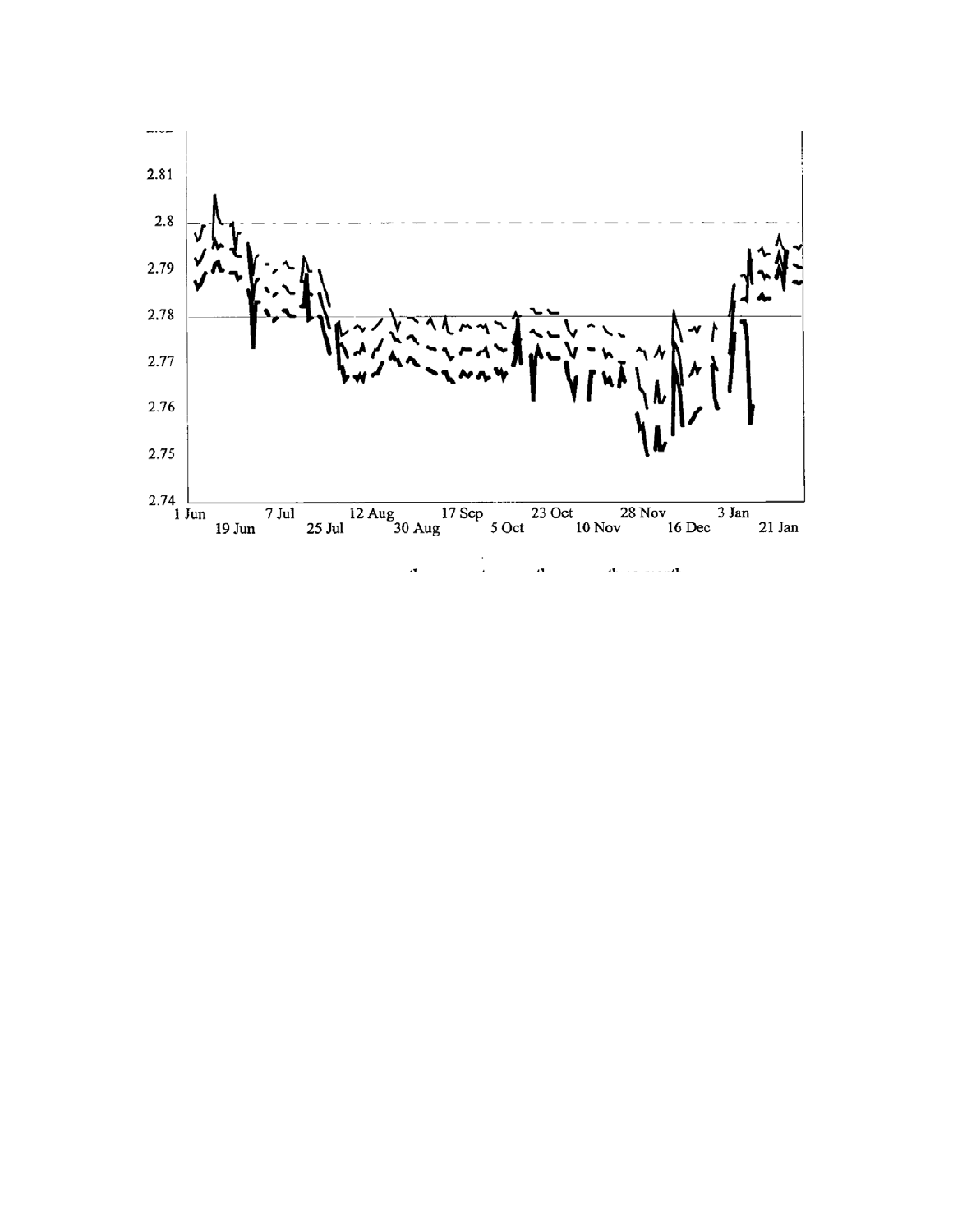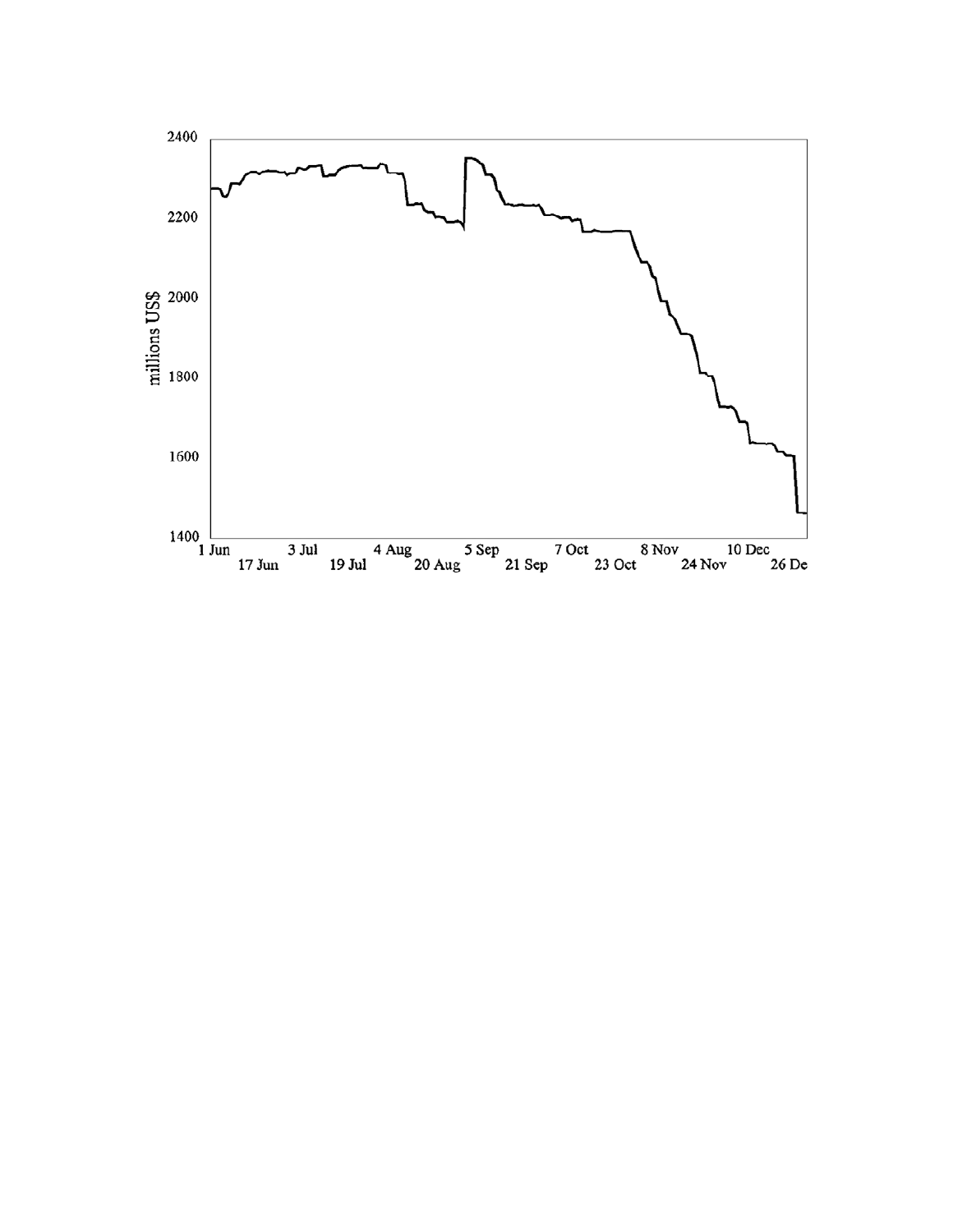